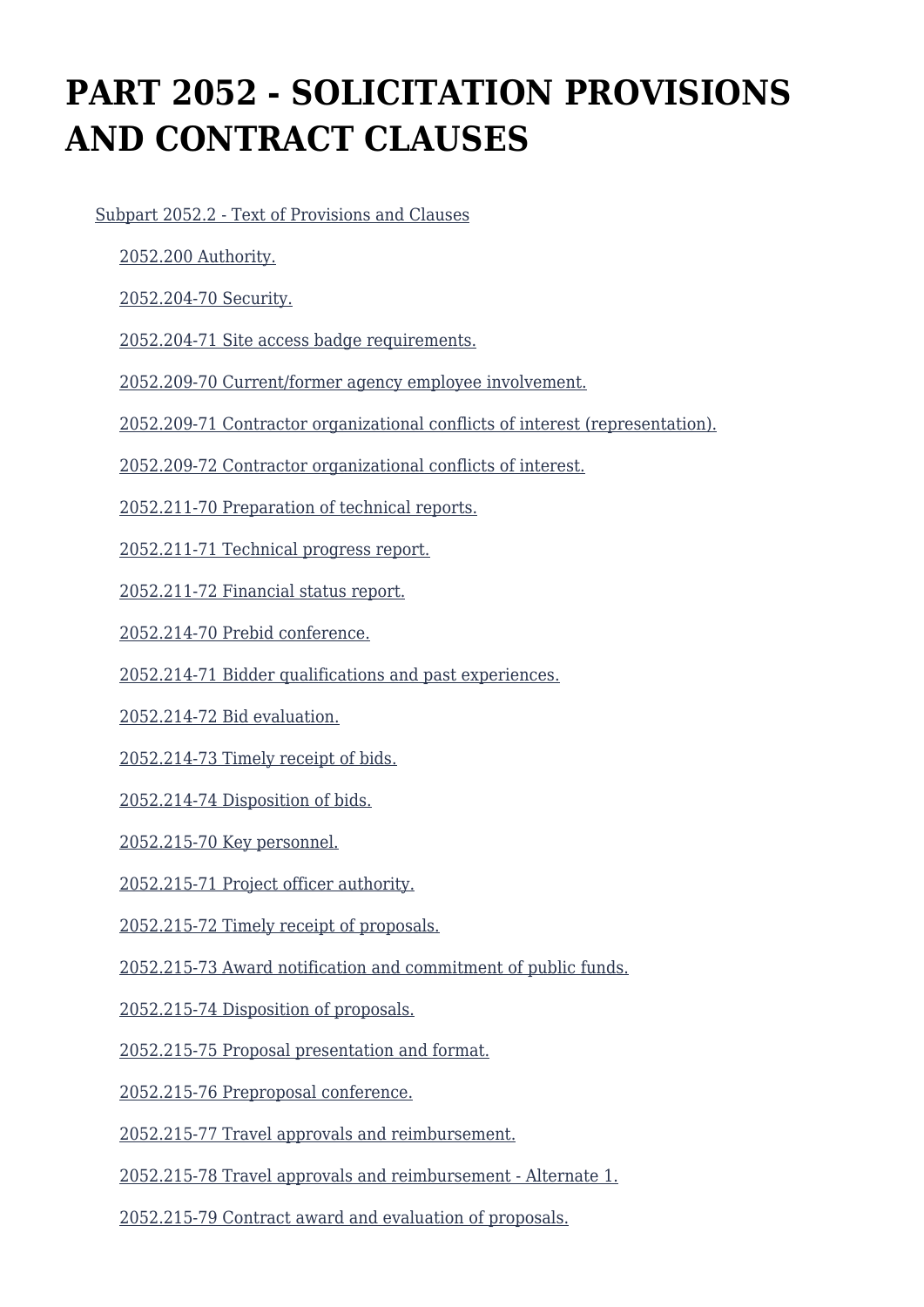[2052.216-70 Level of effort.](https://origin-www.acquisition.gov/%5Brp:link:nrcar-part-2052%5D#Section_2052_216_70_T48_60638251125)

[2052.216-71 Indirect cost rates.](https://origin-www.acquisition.gov/%5Brp:link:nrcar-part-2052%5D#Section_2052_216_71_T48_60638251126)

[2052.216-72 Task order procedures.](https://origin-www.acquisition.gov/%5Brp:link:nrcar-part-2052%5D#Section_2052_216_72_T48_60638251127)

[2052.216-73 Accelerated task order procedures.](https://origin-www.acquisition.gov/%5Brp:link:nrcar-part-2052%5D#Section_2052_216_73_T48_60638251128)

[2052.222-70 Nondiscrimination because of age.](https://origin-www.acquisition.gov/%5Brp:link:nrcar-part-2052%5D#Section_2052_222_70_T48_60638251129)

[2052.227-70 Drawings, designs, specifications, and other data.](https://origin-www.acquisition.gov/%5Brp:link:nrcar-part-2052%5D#Section_2052_227_70_T48_60638251130)

[2052.231-70 Precontract costs.](https://origin-www.acquisition.gov/%5Brp:link:nrcar-part-2052%5D#Section_2052_231_70_T48_60638251131)

[2052.235-70 Publication of research results.](https://origin-www.acquisition.gov/%5Brp:link:nrcar-part-2052%5D#Section_2052_235_70_T48_60638251132)

[2052.235-71 Safety, health, and fire protection.](https://origin-www.acquisition.gov/%5Brp:link:nrcar-part-2052%5D#Section_2052_235_71_T48_60638251133)

[2052.242-70 Resolving differing professional views.](https://origin-www.acquisition.gov/%5Brp:link:nrcar-part-2052%5D#Section_2052_242_70_T48_60638251134)

[2052.242-71 Procedures for Resolving Differing Professional Views.](https://origin-www.acquisition.gov/%5Brp:link:nrcar-part-2052%5D#Section_2052_242_71_T48_60638251135)

## **Subpart 2052.2 - Text of Provisions and Clauses**

#### **2052.200 Authority.**

#### **2052.204-70 Security.**

As prescribed at  $2004.404(a)$ , the contracting officer shall insert the following clause in solicitations and contracts during which the contractor may have access to, or contact with classified information, including National Security information, restricted data, formerly restricted data, and other classified data:

Security (OCT 1999)

(a) Security/Classification Requirements Form. The attached NRC Form 187 (See List of Attachments) furnishes the basis for providing security and classification requirements to prime contractors, subcontractors, or others (e.g., bidders) who have or may have an NRC contractual relationship that requires access to classified information or matter, access on a continuing basis (in excess of 90 or more days) to NRC Headquarters controlled buildings, or otherwise requires NRC photo identification or card-key badges.

(b) It is the contractor's duty to safeguard National Security Information, Restricted Data, and Formerly Restricted Data. The contractor shall, in accordance with the Commission's security regulations and requirements, be responsible for safeguarding National Security Information, Restricted Data, and Formerly Restricted Data, and for protecting against sabotage, espionage, loss, and theft, the classified documents and material in the contractor's possession in connection with the performance of work under this contract. Except as otherwise expressly provided in this contract, the contractor shall transmit to the Commission any classified matter in the possession of the contractor or any person under the contractor's control in connection with performance of this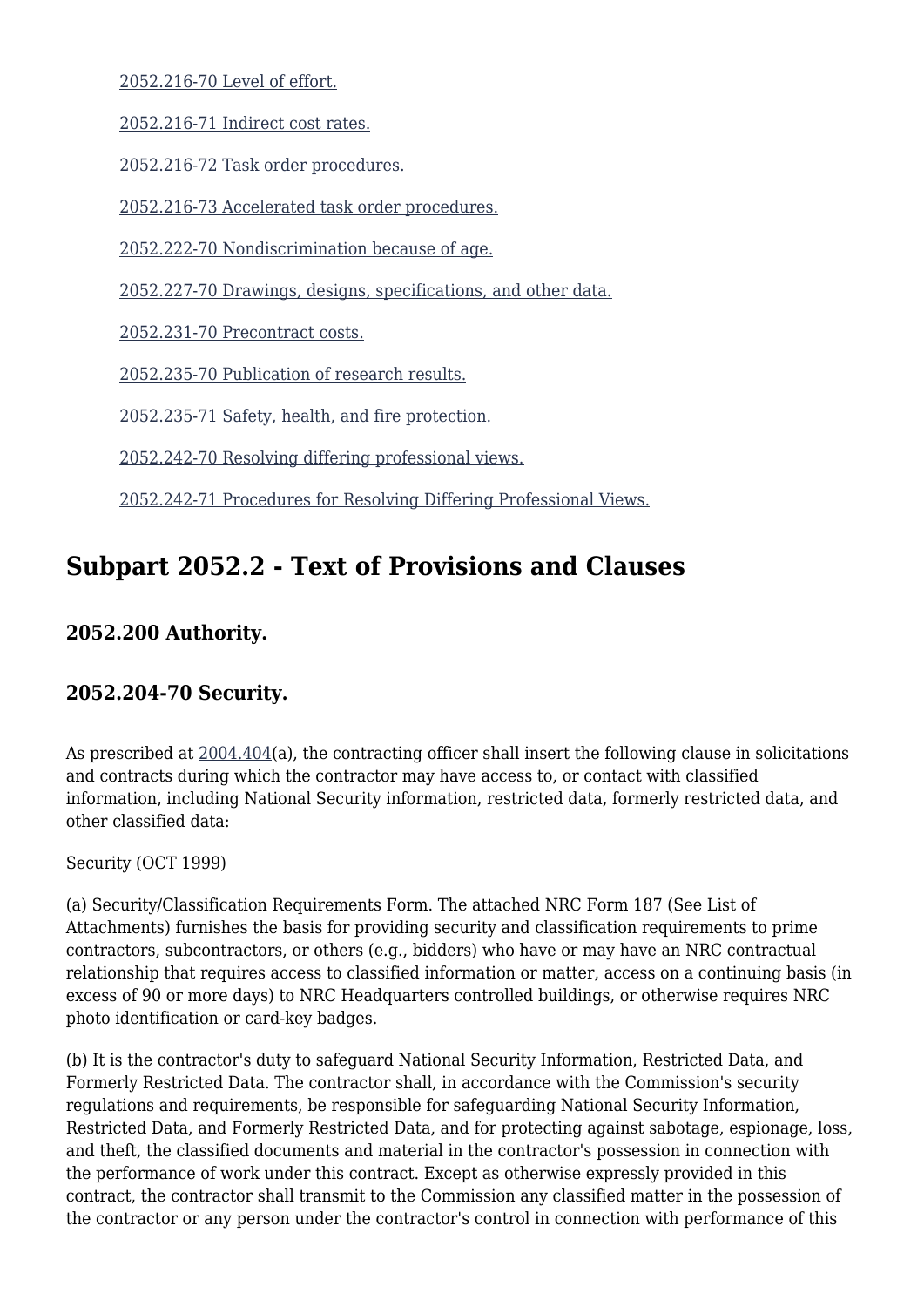contract upon completion or termination of this contract.

(1) The contractor shall complete a certificate of possession to be furnished to the Commission specifying the classified matter to be retained if the retention is:

(i) Required after the completion or termination of the contract; and

(ii) Approved by the contracting officer.

(2) The certification must identify the items and types or categories of matter retained, the conditions governing the retention of the matter and their period of retention, if known. If the retention is approved by the contracting officer, the security provisions of the contract continue to be applicable to the matter retained.

(c) In connection with the performance of the work under this contract, the contractor may be furnished, or may develop or acquire, proprietary data (trade secrets) or confidential or privileged technical, business, or financial information, including Commission plans, policies, reports, financial plans, internal data protected by the Privacy Act of 1974 (Pub. L. 93-579), or other information which has not been released to the public or has been determined by the Commission to be otherwise exempt from disclosure to the public. The contractor agrees to hold the information in confidence and not to directly or indirectly duplicate, disseminate, or disclose the information, in whole or in part, to any other person or organization except as necessary to perform the work under this contract. The contractor agrees to return the information to the Commission or otherwise dispose of it at the direction of the contracting officer. Failure to comply with this clause is grounds for termination of this contract.

(d) *Regulations.* The contractor agrees to conform to all security regulations and requirements of the Commission which are subject to change as directed by the NRC Division of Facilities and Security and the Contracting Officer. These changes will be under the authority of the FAR Changes clause referenced in Section I of this document.

(e) *Definition of national security information.* As used in this clause, the term *national security information* means information that has been determined pursuant to Executive Order 12958 or any predecessor order to require protection against unauthorized disclosure and that is so designated.

(f) *Definition of restricted data.* As used in this clause, the term Restricted Data means all data concerning design, manufacture, or utilization of atomic weapons; the production of special nuclear material; or the use of special nuclear material in the production of energy, but does not include data declassified or removed from the Restricted Data category under to Section 142 of the Atomic Energy Act of 1954, as amended.

(g) *Definition of formerly restricted data.* As used in this clause the term Formerly Restricted Data means all data removed from the Restricted Data category under Section 142-d of the Atomic Energy Act of 1954, as amended.

(h) *Security clearance personnel.* The contractor may not permit any individual to have access to Restricted Data, Formerly Restricted Data, or other classified information, except in accordance with the Atomic Energy Act of 1954, as amended, and the Commission's regulations or requirements applicable to the particular type or category of classified information to which access is required. The contractor shall also execute a Standard Form 312, Classified Information Nondisclosure Agreement, when access to classified information is required.

(i) *Criminal liabilities.* Disclosure of National Security Information, Restricted Data, and Formerly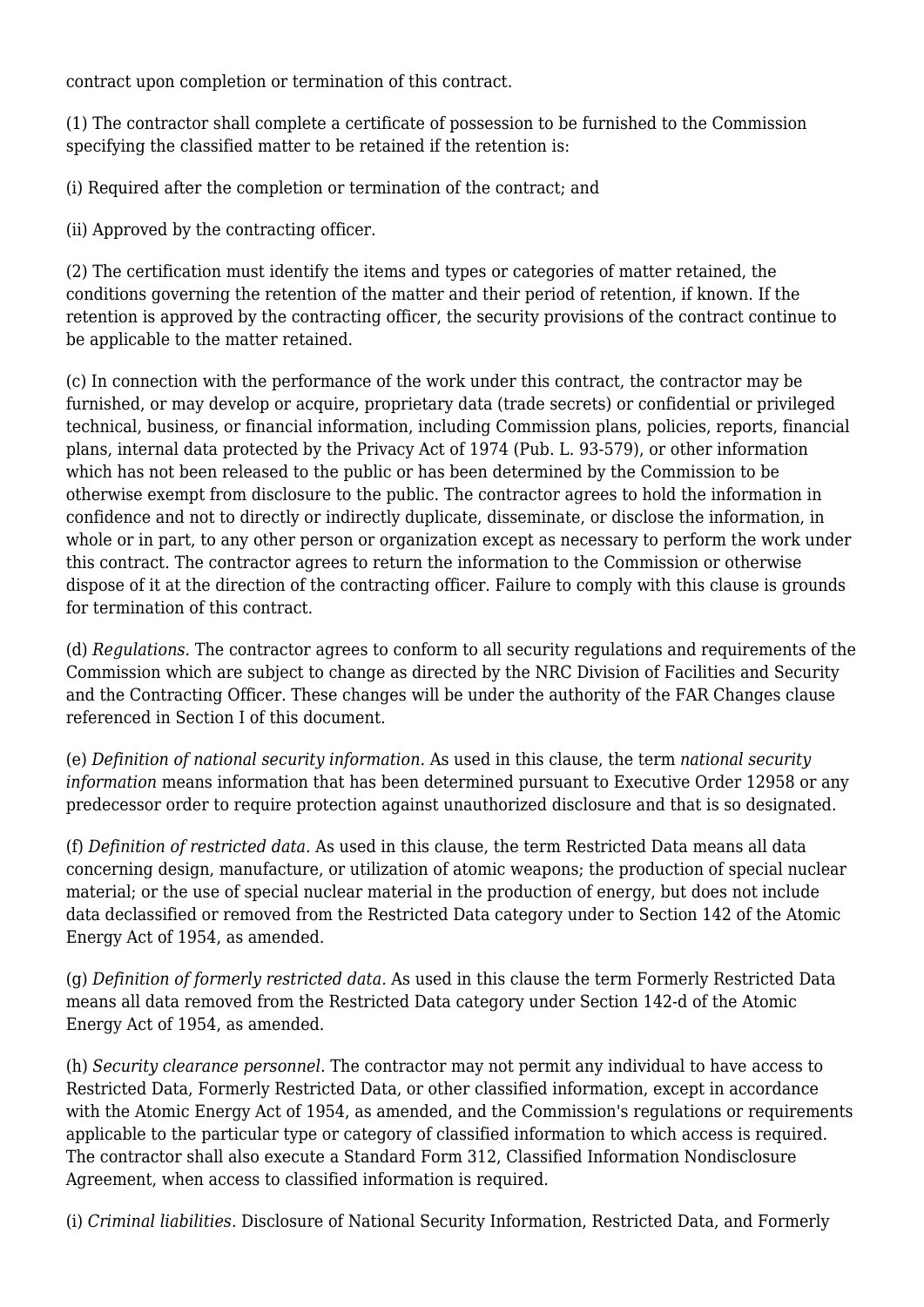Restricted Data relating to the work or services ordered hereunder to any person not entitled to receive it, or failure to safeguard any Restricted Data, Formerly Restricted Data, or any other classified matter that may come to the contractor or any person under the contractor's control in connection with work under this contract, may subject the contractor, its agents, employees, or subcontractors to criminal liability under the laws of the United States. (See the Atomic Energy Act of 1954, as amended, 42 U.S.C. 2011 *et seq.;* 18 U.S.C. 793 and 794; and Executive Order 12958.)

(j) *Subcontracts and purchase orders.* Except as otherwise authorized, in writing, by the contracting officer, the contractor shall insert provisions similar to the foregoing in all subcontracts and purchase orders under this contract.

(k) In performing contract work, the contractor shall classify all documents, material, and equipment originated or generated by the contractor in accordance with guidance issued by the Commission. Every subcontract and purchase order issued under the contract that involves originating or generating classified documents, material, and equipment must provide that the subcontractor or supplier assign the proper classification to all documents, material, and equipment in accordance with guidance furnished by the contractor.

(End of clause)

#### **2052.204-71 Site access badge requirements.**

As prescribed at  $2004.404(b)$ , the contracting officer shall insert the following clause in all solicitations and contracts under which the contractor will require access to Government facilities. The clause may be altered to reflect any special conditions to be applied to foreign nationals:

Site Access Badge Requirements (JAN 1993)

During the life of this contract, the rights of ingress and egress for contractor personnel must be made available as required. In this regard, all contractor personnel whose duties under this contract require their presence on-site shall be clearly identifiable by a distinctive badge furnished by the Government. The Project Officer shall assist the contractor in obtaining the badges for contractor personnel. It is the sole responsibility of the contractor to ensure that each employee has proper identification at all times. All prescribed identification must be immediately delivered to the Security Office for cancellation or disposition upon the termination of employment of any contractor personnel. Contractor personnel shall have this identification in their possession during on-site performance under this contract. It is the contractor's duty to assure that contractor personnel enter only those work areas necessary for performance of contract work and to assure the safeguarding of any Government records or data that contractor personnel may come into contact with.

(End of clause)

## **2052.209-70 Current/former agency employee involvement.**

As prescribed at [2009.105-70](https://origin-www.acquisition.gov/%5Brp:link:nrcar-part-2009%5D#Section_2009_105_70_T48_606327112), the contracting officer shall insert the following provision in all solicitations:

Current/Former Agency Employee Involvement (OCT 1999)

(a) The following representation is required by the NRC Acquisition Regulation [2009.105-70](https://origin-www.acquisition.gov/%5Brp:link:nrcar-part-2009%5D#Section_2009_105_70_T48_606327112)(b). It is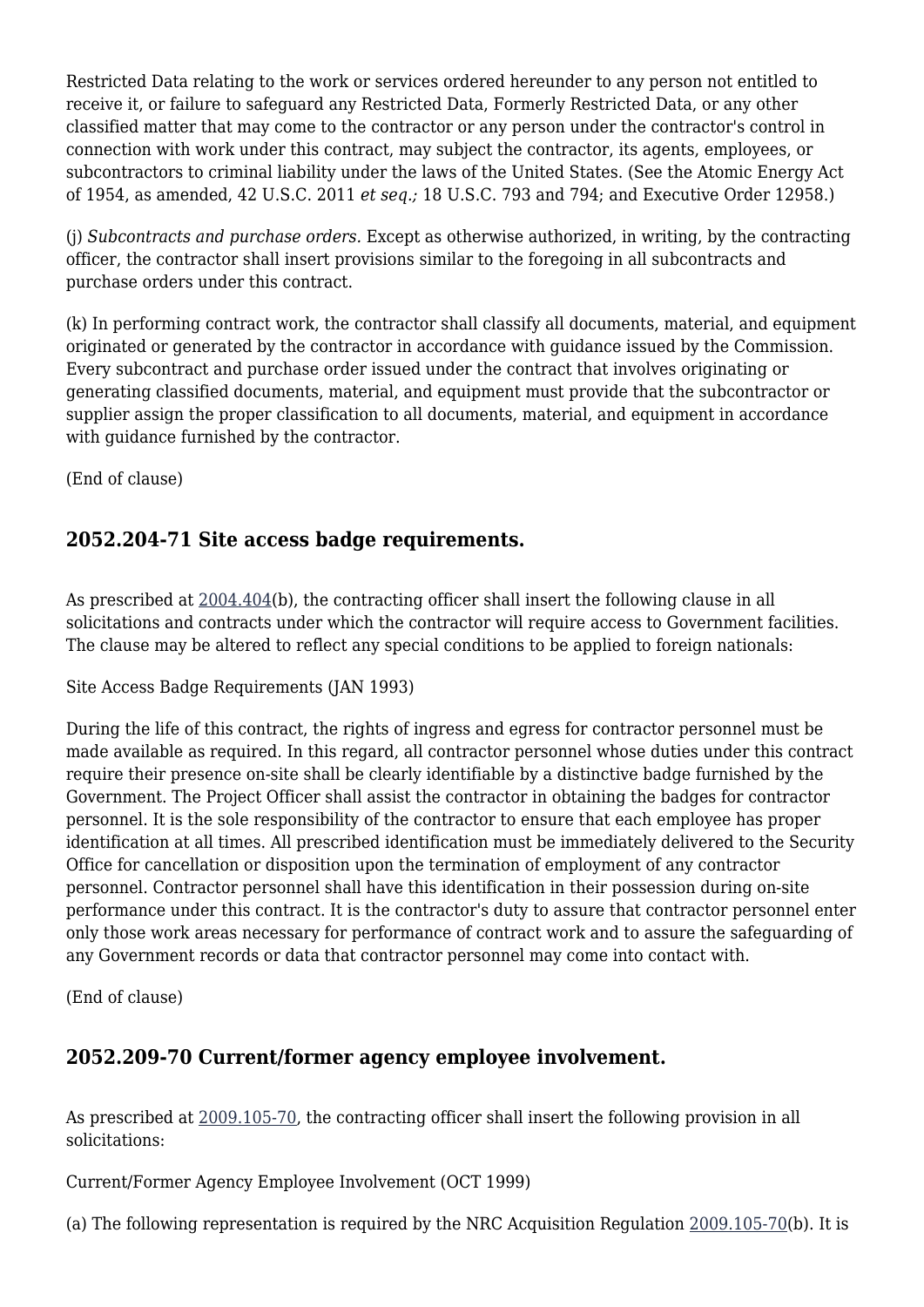not NRC policy to encourage offerors and contractors to propose current/former agency employees to perform work under NRC contracts and as set forth in the above cited provision, the use of such employees may, under certain conditions, adversely affect NRC's consideration of non-competitive proposals and task orders.

(b) There ( ) are ( ) are no current/former NRC employees (including special Government employees performing services as experts, advisors, consultants, or members of advisory committees) who have been or will be involved, directly or indirectly, in developing the offer, or in negotiating on behalf of the offeror, or in managing, administering, or performing any contract, consultant agreement, or subcontract resulting from this offer. For each individual so identified, the Technical and Management proposal must contain, as a separate attachment, the name of the individual, the individual's title while employed by the NRC, the date individual left NRC, and a brief description of the individual's role under this proposal.

(End of provision)

### **2052.209-71 Contractor organizational conflicts of interest (representation).**

As prescribed in [2009.570-4\(](https://origin-www.acquisition.gov/%5Brp:link:nrcar-part-2009%5D#Section_2009_570_4_T48_606327316)b) and [2009.570-8](https://origin-www.acquisition.gov/%5Brp:link:nrcar-part-2009%5D#Section_2009_570_8_T48_6063273110), the contracting officer must insert the following provision in applicable solicitations and in contracts resulting from unsolicited proposals. The contracting officer must also include the following in task orders and contract modifications for new work.

Contractor Organizational Conflicts of Interest Representation (OCT 1999)

I represent to the best of my knowledge and belief that:

The award to  $\qquad \qquad$  of a contract or the modification of an existing contract does // does not // involve situations or relationships of the type set forth in 48 CFR [2009.570-3\(](https://origin-www.acquisition.gov/%5Brp:link:nrcar-part-2009%5D#Section_2009_570_3_T48_606327315)b).

(a) If the representation, as completed, indicates that situations or relationships of the type set forth in 48 CFR [2009.570-3\(](https://origin-www.acquisition.gov/%5Brp:link:nrcar-part-2009%5D#Section_2009_570_3_T48_606327315)b) are involved, or the contracting officer otherwise determines that potential organizational conflicts of interest exist, the offeror shall provide a statement in writing that describes in a concise manner all relevant factors bearing on his representation to the contracting officer. If the contracting officer determines that organizational conflicts exist, the following actions may be taken:

(1) Impose appropriate conditions which avoid such conflicts;

(2) Disqualify the offeror; or

(3) Determine that it is otherwise in the best interest of the United States to seek award of the contract under the waiver provisions of 48 CFR 2009-570-9.

(b) The refusal to provide the representation required by 48 CFR  $2009.570-4(b)$  $2009.570-4(b)$ , or upon request of the contracting officer, the facts required by 48 CFR [2009.570-3\(](https://origin-www.acquisition.gov/%5Brp:link:nrcar-part-2009%5D#Section_2009_570_3_T48_606327315)b), must result in disqualification of the offeror for award.

(End of provision)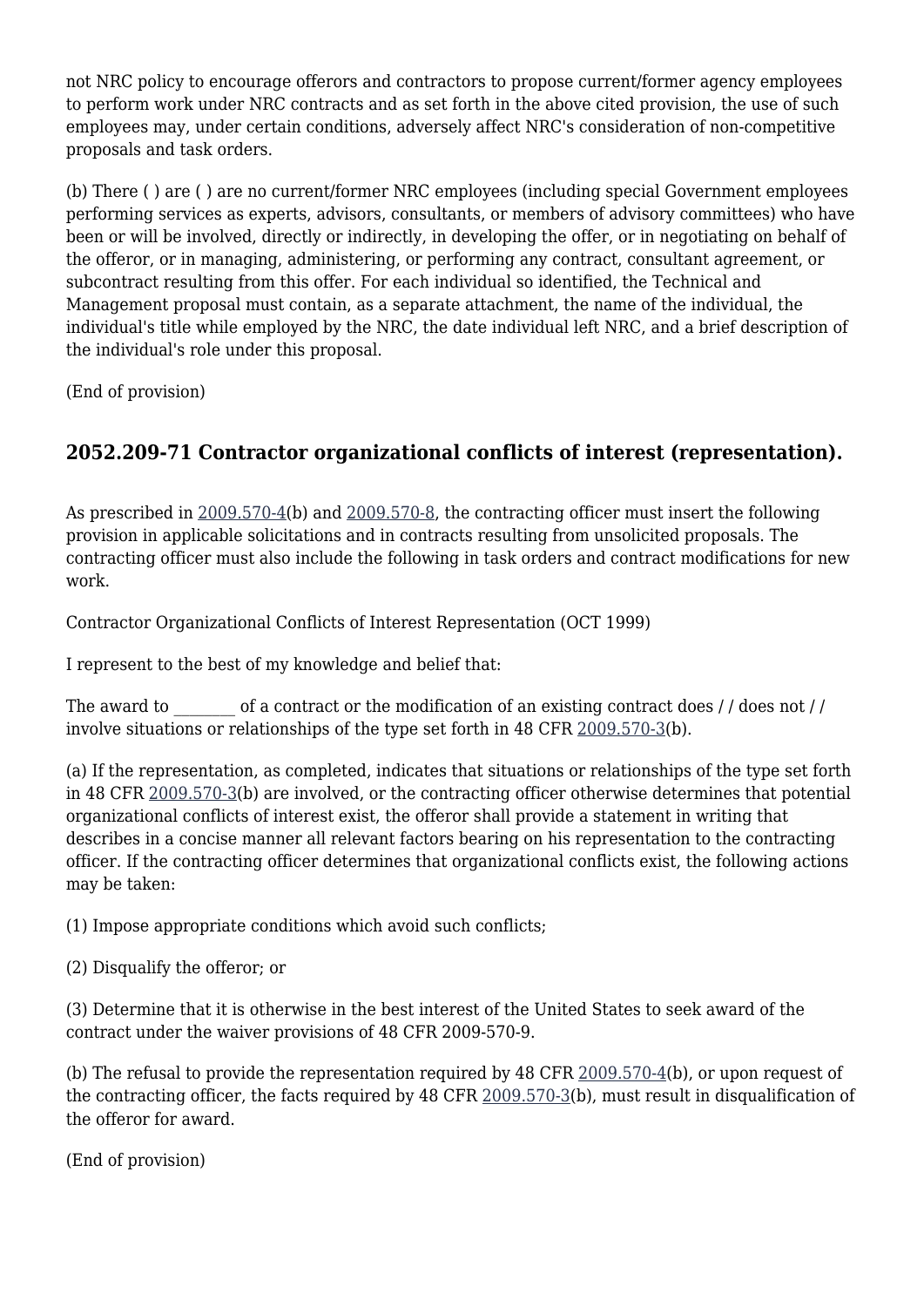#### **2052.209-72 Contractor organizational conflicts of interest.**

As prescribed at [2009.570-5\(](https://origin-www.acquisition.gov/%5Brp:link:nrcar-part-2009%5D#Section_2009_570_5_T48_606327317)a) and [2009.570-8](https://origin-www.acquisition.gov/%5Brp:link:nrcar-part-2009%5D#Section_2009_570_8_T48_6063273110), the contracting officer must insert the following clause in all applicable solicitations, contracts, and simplified acquisitions of the types described; [2009.570-4](https://origin-www.acquisition.gov/%5Brp:link:nrcar-part-2009%5D#Section_2009_570_4_T48_606327316)(b):

Contractor Organizational Conflicts of Interest (JAN 1993)

(a) *Purpose.* The primary purpose of this clause is to aid in ensuring that the contractor:

(1) Is not placed in a conflicting role because of current or planned interests (financial, contractual, organizational, or otherwise) which relate to the work under this contract; and

(2) Does not obtain an unfair competitive advantage over other parties by virtue of its performance of this contract.

(b) *Scope.* The restrictions described apply to performance or participation by the contractor, as defined in 48 CFR [2009.570-2](https://origin-www.acquisition.gov/%5Brp:link:nrcar-part-2009%5D#Section_2009_570_2_T48_606327314) in the activities covered by this clause.

(c) *Work for others.*

(1) Notwithstanding any other provision of this contract, during the term of this contract, the contractor agrees to forego entering into consulting or other contractual arrangements with any firm or organization the result of which may give rise to a conflict of interest with respect to the work being performed under this contract. The contractor shall ensure that all employees under this contract abide by the provision of this clause. If the contractor has reason to believe, with respect to itself or any employee, that any proposed consultant or other contractual arrangement with any firm or organization may involve a potential conflict of interest, the contractor shall obtain the written approval of the contracting officer before the execution of such contractual arrangement.

(2) The contractor may not represent, assist, or otherwise support an NRC licensee or applicant undergoing an NRC audit, inspection, or review where the activities that are the subject of the audit, inspection, or review are the same as or substantially similar to the services within the scope of this contract (or task order as appropriate) except where the NRC licensee or applicant requires the contractor's support to explain or defend the contractor's prior work for the utility or other entity which NRC questions.

(3) When the contractor performs work for the NRC under this contract at any NRC licensee or applicant site, the contractor shall neither solicit nor perform work in the same or similar technical area for that licensee or applicant organization for a period commencing with the award of the task order or beginning of work on the site (if not a task order contract) and ending one year after completion of all work under the associated task order, or last time at the site (if not a task order contract).

(4) When the contractor performs work for the NRC under this contract at any NRC licensee or applicant site,

(i) The contractor may not solicit work at that site for that licensee or applicant during the period of performance of the task order or the contract, as appropriate.

(ii) The contractor may not perform work at that site for that licensee or applicant during the period of performance of the task order or the contract, as appropriate, and for one year thereafter.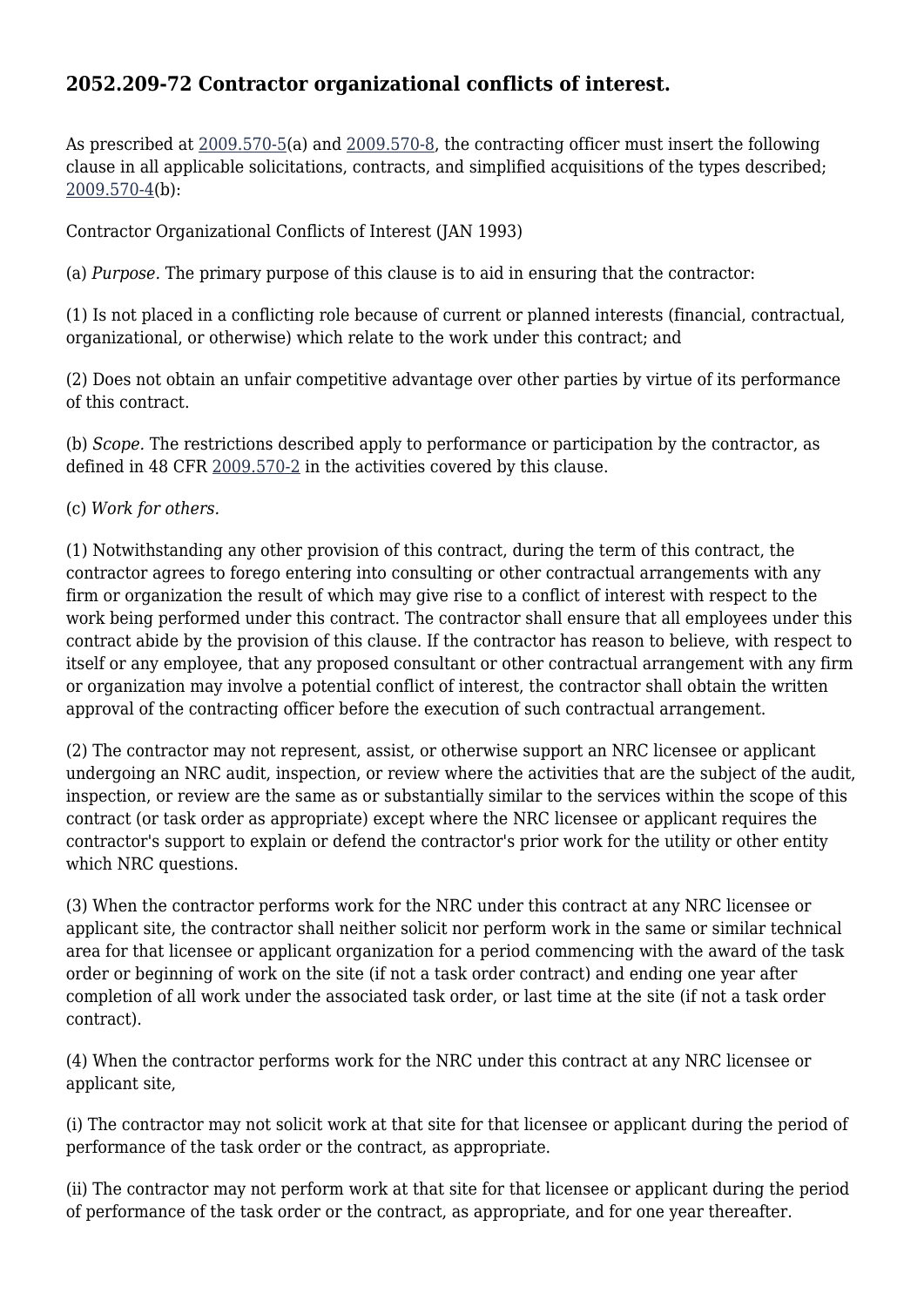(iii) Notwithstanding the foregoing, the contracting officer may authorize the contractor to solicit or perform this type of work (except work in the same or similar technical area) if the contracting officer determines that the situation will not pose a potential for technical bias or unfair competitive advantage.

#### (d) *Disclosure after award.*

(1) The contractor warrants that to the best of its knowledge and belief, and except as otherwise set forth in this contract, that it does not have any organizational conflicts of interest as defined in 48 CFR [2009.570-2](https://origin-www.acquisition.gov/%5Brp:link:nrcar-part-2009%5D#Section_2009_570_2_T48_606327314).

(2) The contractor agrees that if, after award, it discovers organizational conflicts of interest with respect to this contract, it shall make an immediate and full disclosure in writing to the contracting officer. This statement must include a description of the action which the contractor has taken or proposes to take to avoid or mitigate such conflicts. The NRC may, however, terminate the contract if termination is in the best interest of the Government.

(3) It is recognized that the scope of work of a task-order-type contract necessarily encompasses a broad spectrum of activities. Consequently, if this is a task-order-type contract, the contractor agrees that it will disclose all proposed new work involving NRC licensees or applicants which comes within the scope of work of the underlying contract. Further, if this contract involves work at a licensee or applicant site, the contractor agrees to exercise diligence to discover and disclose any new work at that licensee or applicant site. This disclosure must be made before the submission of a bid or proposal to the utility or other regulated entity and must be received by the NRC at least 15 days before the proposed award date in any event, unless a written justification demonstrating urgency and due diligence to discover and disclose is provided by the contractor and approved by the contracting officer. The disclosure must include the statement of work, the dollar value of the proposed contract, and any other documents that are needed to fully describe the proposed work for the regulated utility or other regulated entity. NRC may deny approval of the disclosed work only when the NRC has issued a task order which includes the technical area and, if site-specific, the site, or has plans to issue a task order which includes the technical area and, if site-specific, the site, or when the work violates paragraphs  $(c)(2)$ ,  $(c)(3)$  or  $(c)(4)$  of this section.

#### (e) *Access to and use of information.*

(1) If, in the performance of this contract, the contractor obtains access to information, such as NRC plans, policies, reports, studies, financial plans, internal data protected by the Privacy Act of 1974 (5 U.S.C. Section 552a (1988)), or the Freedom of Information Act (5 U.S.C. Section 552 (1986)), the contractor agrees not to:

(i) Use this information for any private purpose until the information has been released to the public;

(ii) Compete for work for the Commission based on the information for a period of six months after either the completion of this contract or the release of the information to the public, whichever is first;

(iii) Submit an unsolicited proposal to the Government based on the information until one year after the release of the information to the public; or

(iv) Release the information without prior written approval by the contracting officer unless the information has previously been released to the public by the NRC.

(2) In addition, the contractor agrees that, to the extent it receives or is given access to proprietary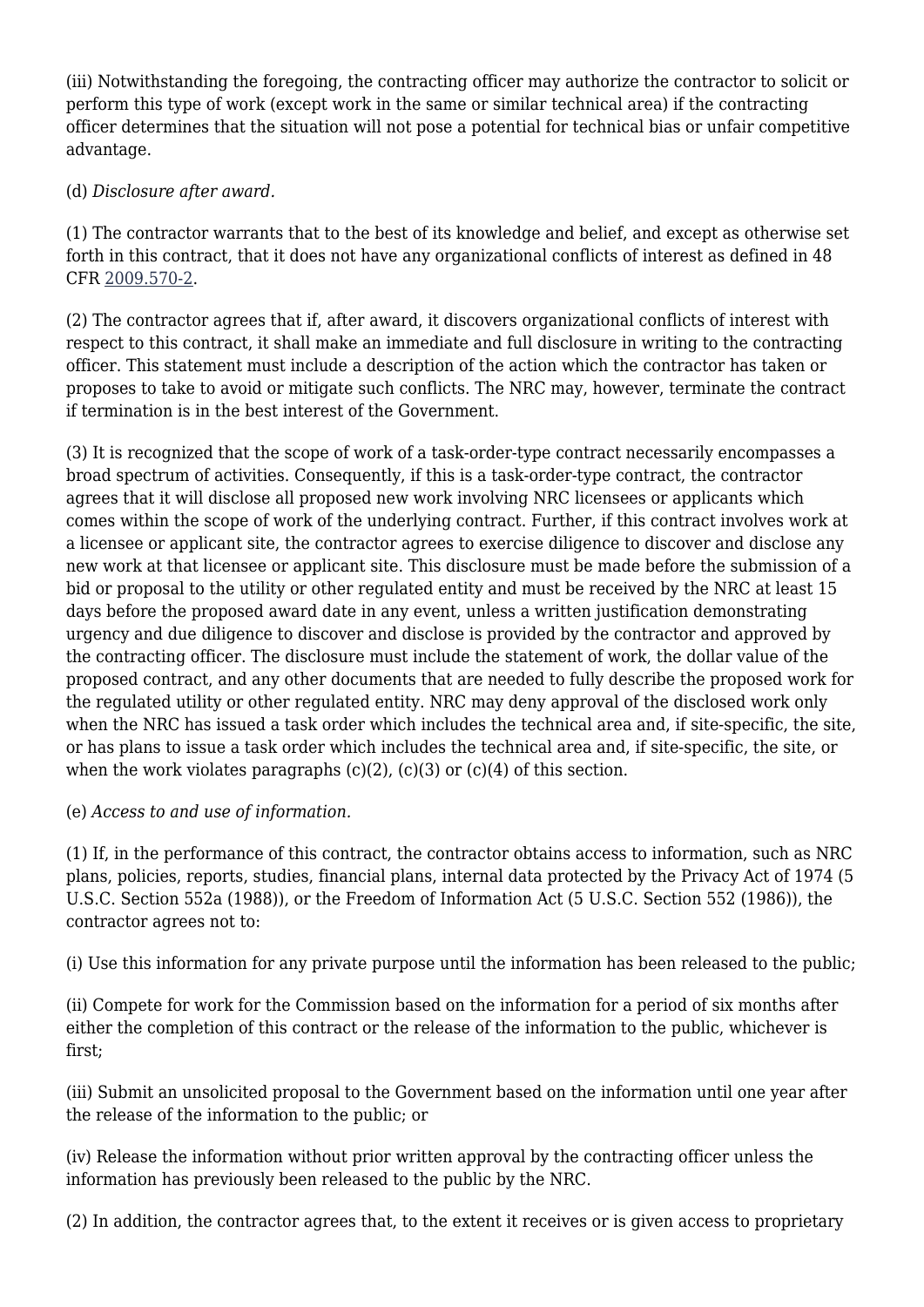data, data protected by the Privacy Act of 1974 (5 U.S.C. Section 552a (1988)), or the Freedom of Information Act (5 U.S.C. Section 552 (1986)), or other confidential or privileged technical, business, or financial information under this contract, the contractor shall treat the information in accordance with restrictions placed on use of the information.

(3) Subject to patent and security provisions of this contract, the contractor shall have the right to use technical data it produces under this contract for private purposes provided that all requirements of this contract have been met.

(f) *Subcontracts.* Except as provided in 48 CFR [2009.570-2](https://origin-www.acquisition.gov/%5Brp:link:nrcar-part-2009%5D#Section_2009_570_2_T48_606327314), the contractor shall include this clause, including this paragraph, in subcontracts of any tier. The terms *contract, contractor,* and *contracting officer,* must be appropriately modified to preserve the Government's rights.

(g) *Remedies.* For breach of any of the above restrictions, or for intentional nondisclosure or misrepresentation of any relevant interest required to be disclosed concerning this contract or for such erroneous representations that necessarily imply bad faith, the Government may terminate the contract for default, disqualify the contractor from subsequent contractual efforts, and pursue other remedies permitted by law or this contract.

(h) *Waiver.* A request for waiver under this clause must be directed in writing to the contracting officer in accordance with the procedures outlined in 48 CFR [2009.570-9.](https://origin-www.acquisition.gov/%5Brp:link:nrcar-part-2009%5D#Section_2009_570_9_T48_6063273111)

(i) *Follow-on effort.* The contractor shall be ineligible to participate in NRC contracts, subcontracts, or proposals therefor (solicited or unsolicited) which stem directly from the contractor's performance of work under this contract. Furthermore, unless so directed in writing by the contracting officer, the contractor may not perform any technical consulting or management support services work or evaluation activities under this contract on any of its products or services or the products or services of another firm if the contractor has been substantially involved in the development or marketing of the products or services.

(1) If the contractor under this contract, prepares a complete or essentially complete statement of work or specifications, the contractor is not eligible to perform or participate in the initial contractual effort which is based on the statement of work or specifications. The contractor may not incorporate its products or services in the statement of work or specifications unless so directed in writing by the contracting officer, in which case the restrictions in this paragraph do not apply.

(2) Nothing in this paragraph precludes the contractor from offering or selling its standard commercial items to the Government.

(End of clause)

#### **2052.211-70 Preparation of technical reports.**

As prescribed at [2011.104-70](https://origin-www.acquisition.gov/%5Brp:link:nrcar-part-2011%5D#Section_2011_104_70_T48_606328111)(a), the contracting officer shall insert the following clause in solicitations and contracts when deliverables include a technical report. The contracting officer may alter this clause before issuing the solicitation or during competition by solicitation amendment. Insignificant changes may also be made by the contracting officer on a case-by-case basis during negotiation without amending the solicitation.

Preparation of Technical Reports (JAN 1993)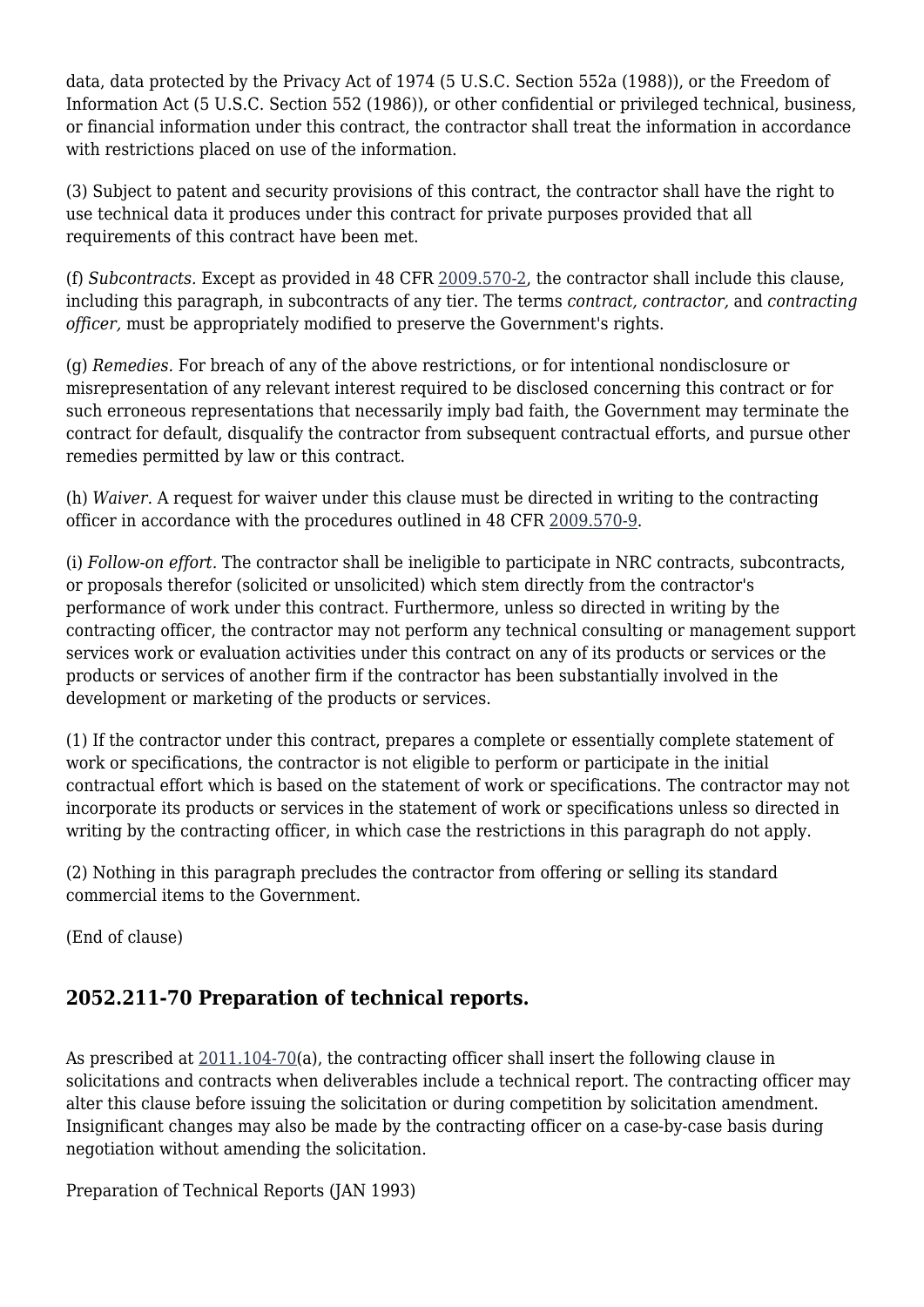All technical reports required by Section C and all Technical Progress Reports required by Section F are to be prepared in accordance with the attached Management Directive 3.8, "Unclassified Contractor and Grantee Publications in the NUREG Series." Management Directive 3.8 is not applicable to any Contractor Spending Plan (CSP) and any Financial Status Report that may be included in this contract. (See List of Attachments).

(End of clause)

## **2052.211-71 Technical progress report.**

As prescribed at [2011.104-70](https://origin-www.acquisition.gov/%5Brp:link:nrcar-part-2011%5D#Section_2011_104_70_T48_606328111)(b), the contracting officer shall insert the following clause in all solicitations and contracts except firm fixed price or indefinite delivery contracts to be awarded on a time-and-materials or labor-hour basis, or which provide for issuance of delivery orders for specific products/serviced line items. The contracting officer may alter this clause prior to issuance of the solicitation or during competition by solicitation amendment. Insignificant changes may also be made by the contracting officer on a case-by-case basis during negotiation without amending the solicitation.

Technical Progress Report (JAN 1993)

The contractor shall provide a monthly Technical Progress Report to the project officer and the contracting officer. The report is due within 15 calendar days after the end of the report period and must identify the title of the project, the contract number, appropriate financial tracking code specified by the NRC Project Officer, project manager and/or principal investigator, the contract period of performance, and the period covered by the report. Each report must include the following for each discrete task/task order:

(a) A listing of the efforts completed during the period, and milestones reached or, if missed, an explanation provided;

(b) Any problems or delays encountered or anticipated and recommendations for resolution. If the recommended resolution involves a contract modification, e.g., change in work requirements, level of effort (cost) or schedule delay, the contractor shall submit a separate letter to the contracting officer identifying the required change and estimated cost impact;

(c) A summary of progress to date; and

(d) Plans for the next reporting period.

(End of clause)

#### **2052.211-72 Financial status report.**

As prescribed at  $2011.104-70(c)$ , the contracting officer shall insert the following clause in applicable cost reimbursement solicitations and contracts when a detailed assessment of costs is warranted and a contractor spending plan is required. The contracting officer may alter this clause and Alternate 1 of this clause before issuing the solicitation or during competition by amending the solicitation. Insignificant changes may also be made by the contracting officer on a case-by-case basis during negotiation, without amending the solicitation.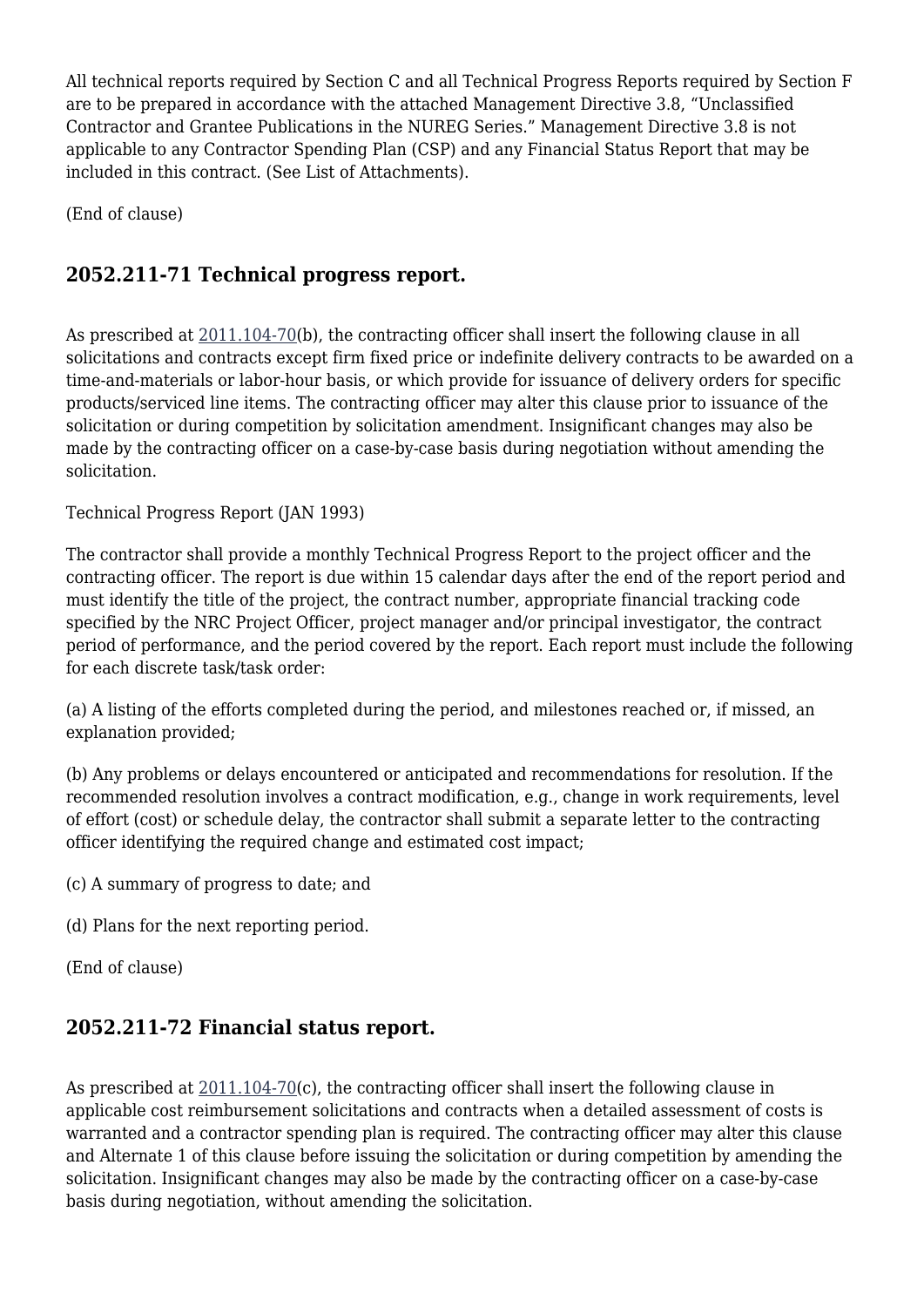Financial Status Report (OCT 1999)

The contractor shall provide a monthly Financial Status Report (FSR) to the project officer and the contracting officer. The FSR shall include the acquisition of, or changes in the status of, contractorheld property acquired with government funds valued at the time of purchase at \$50,000 or more. Whenever these types of property changes occur, the contractor shall send a copy of the report to the Chief, Property and Acquisition Oversight Branch, Office of Administration. The report is due within 15 calendar days after the end of the report period and must identify the title of the project, the contract number, the appropriate financial tracking code (e.g., Job Code Number or JCN) specified by the NRC Project Officer, project manager and/or principal investigator, the contract period of performance, and the period covered by the report. Each report must include the following information for each discrete task:

(a) Total estimated contract amount.

(b) Total funds obligated to date.

(c) Total costs incurred this reporting period.

(d) Total costs incurred to date.

(e) Detail of all direct and indirect costs incurred during the reporting period for the entire contract or each task, if it is a task ordering contract.

(f) Balance of obligations remaining.

(g) Balance of funds required to complete contract/task order.

(h) Contractor Spending Plan (CSP) status: A revised CSP is required with the Financial Status Report whenever the contractor or the contracting officer has reason to believe that the total cost for performance of this contract will be either greater or substantially less than what had been previously estimated.

(1) Projected percentage of completion cumulative through the report period for the project/task order as reflected in the current CSP.

(2) Indicate significant changes in the original CSP projection in either dollars or percentage of completion. Identify the change, the reasons for the change, whether there is any projected overrun, and when additional funds would be required. If there have been no changes to the original NRCapproved CSP projections, a written statement to that effect is sufficient in lieu of submitting a detailed response to item "h".

(i) Property status:

(1) List property acquired for the project during the month with an acquisition cost between \$500 and \$49,999. Give the item number for the specific piece of equipment.

(2) Provide a separate list of property acquired for the project during the month with an acquisition cost of \$50,000 or more. Provide the following information for each item of property: item description or nomenclature, manufacturer, model number, serial number, acquisition cost, and receipt date. If no property was acquired during the month, include a statement to that effect. The same information must be provided for any component or peripheral equipment which is part of a "system or system unit."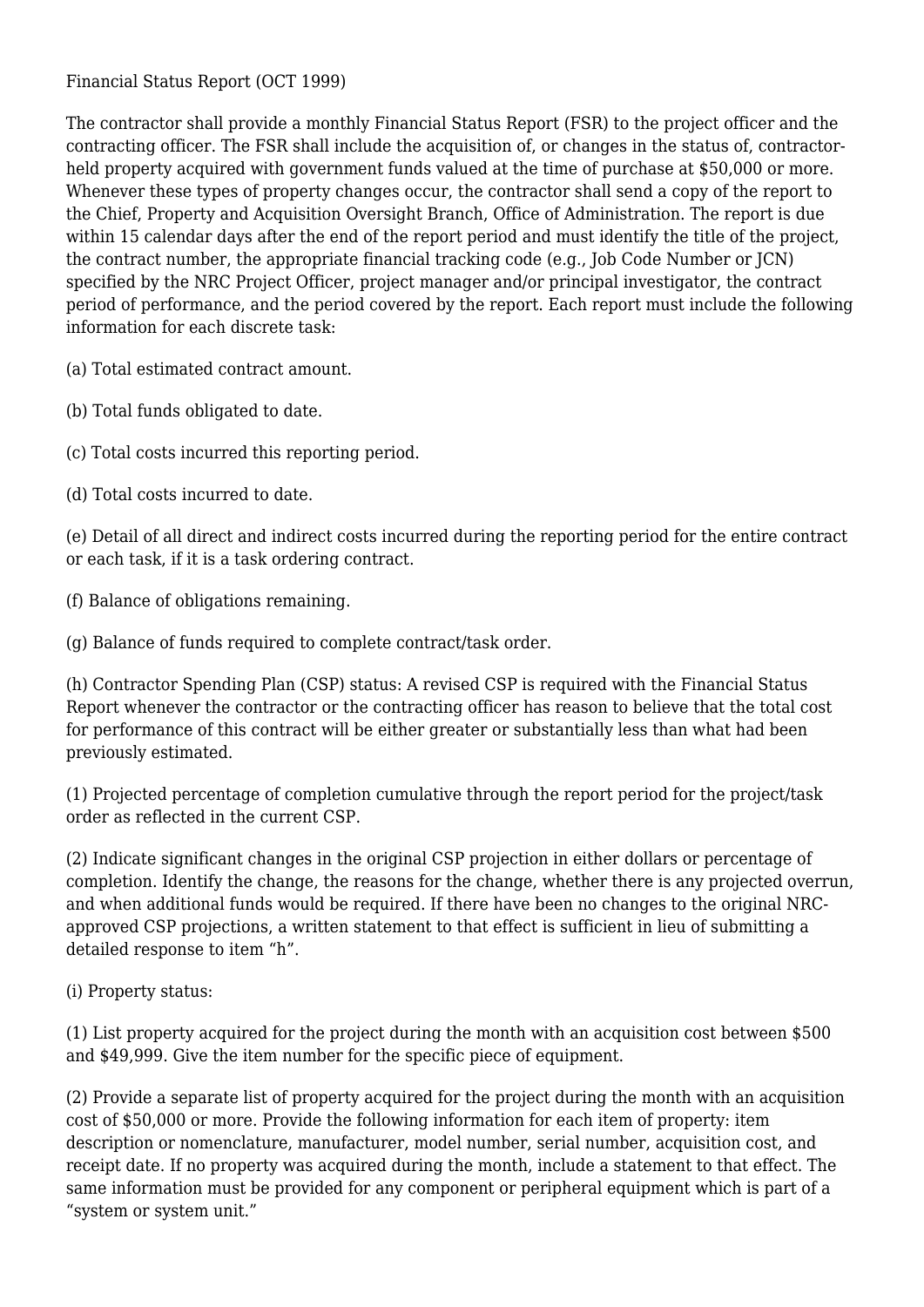(3) For multi-year projects, in the September monthly financial status report provide a cumulative listing of property with an acquisition cost of \$50,000 or more showing the information specified in paragraph (i)(2) of this clause.

(4) In the final financial status report provide a closeout property report containing the same elements as described above for the monthly financial status reports, for all property purchased with NRC funds regardless of value unless title has been vested in the contractor. If no property was acquired under the contract, provide a statement to that effect. The report should note any property requiring special handling for security, health, safety, or other reasons as part of the report.

(j) Travel status. List the starting and ending dates for each trip, the starting point and destination, and the traveler(s) for each trip.

(k) If the data in this report indicates a need for additional funding beyond that already obligated, this information may only be used as support to the official request for funding required in accordance with the Limitation of Cost (LOC) Clause (FAR 52.232-20) or the Limitation of Funds (LOF) Clause FAR 52.232-22.

(End of clause)

*Alternate 1* (OCT 1999). As prescribed in [2011.104-70\(](https://origin-www.acquisition.gov/%5Brp:link:nrcar-part-2011%5D#Section_2011_104_70_T48_606328111)c), the contracting officer shall insert the following clause in applicable cost reimbursement solicitations and contracts when no contractor spending plan is required:

Financial Status Report - Alternate 1 (OCT 1999)

The contractor shall provide a monthly Financial Status Report (FSR) to the Project Officer and the contracting officer. The FSR shall include the acquisition of, or changes in the status of, contractorheld property acquired with government funds valued at the time of purchase at \$50,000 or more. Whenever these types of changes occur, the contractor shall send a copy of the report to the Chief, Property and Acquisition Oversight Branch, Office of Administration. The report is due within 15 calendar days after the end of the report period and shall identify the title of the project, the contract number, project manager and/or principal investigator, the contract period of performance, and the period covered by the report. Each report shall include the following information for each discrete task:

(a) Total estimated contract amount.

- (b) Total funds obligated to date.
- (c) Total costs incurred this reporting period.
- (d) Total costs incurred to date.

(e) Detail of all direct and indirect costs incurred during the reporting period for the entire contract or each task, if it is a task ordering contract.

- (f) Balance of obligations remaining.
- (g) Balance of funds required to complete contract/task order.
- (h) Property status: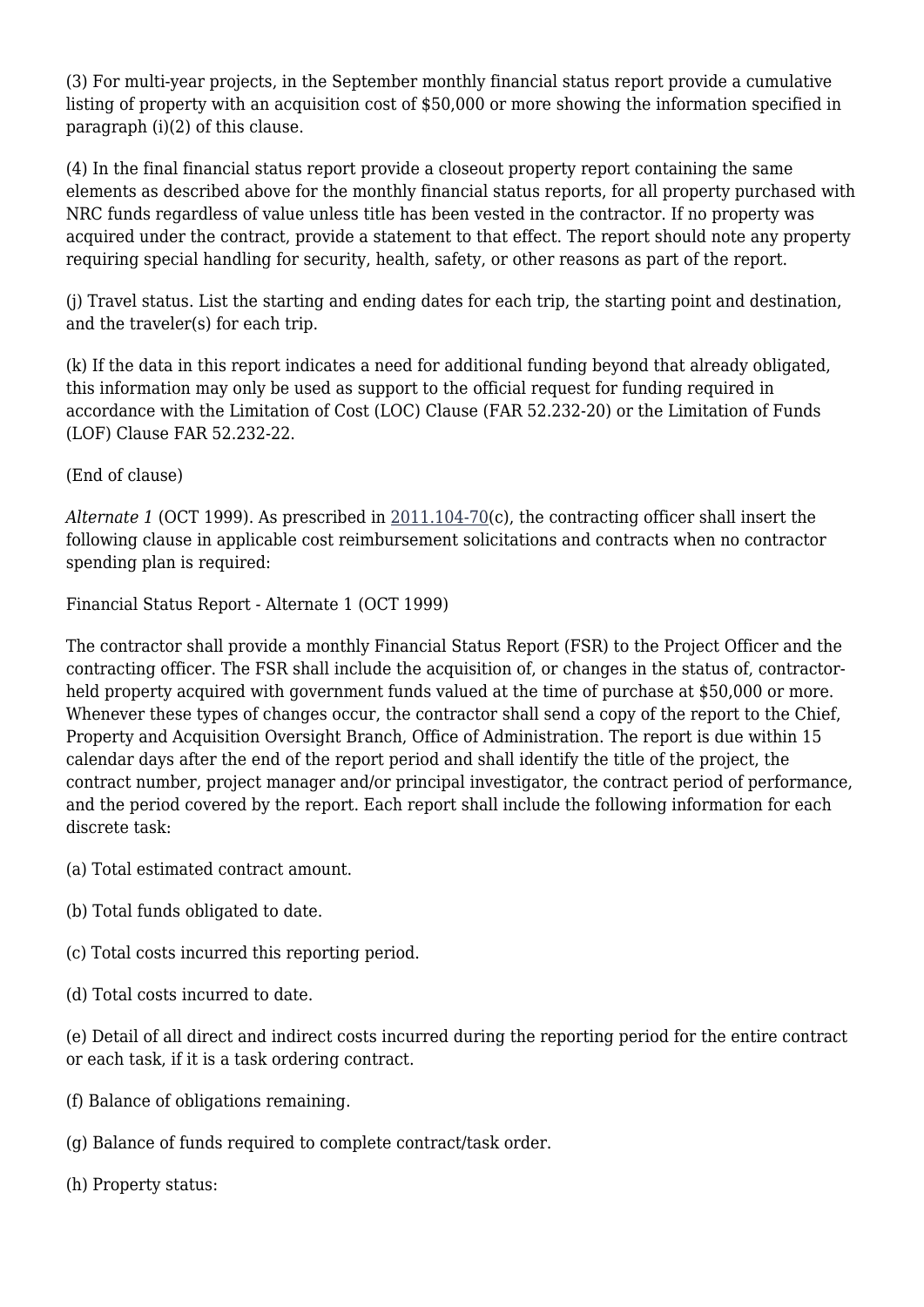(1) List property acquired for the project during the month with an acquisition cost between \$500 and \$49,999. Give the item number for the specific piece of equipment.

(2) Provide a separate list of property acquired for the project during the month with an acquisition cost of \$50,000 or more. Provide the following information for each item of property: item description or nomenclature, manufacturer, model number, serial number, acquisition cost, and receipt date. If no property was acquired during the month, include a statement to that effect. The same information must be provided for any component or peripheral equipment which is part of a "system or system unit."

(3) For multi-year projects, in the September monthly financial status report provide a cumulative listing of property with an acquisition cost of \$50,000 or more showing the information specified in paragraph (h)(3) of this clause.

(4) In the final financial status report provide a closeout property report containing the same elements as described above for the monthly financial status reports, for all property purchased with NRC funds regardless of value unless title has been vested in the contractor. If no property was acquired under the contract, provide a statement to that effect. The report should note any property requiring special handling for security, health, safety, or other reasons as part of the report.

(i) Travel status: List the starting and ending dates for each trip, the starting point and destination, and the traveler(s) for each trip.

(j) If the data in this report indicates a need for additional funding beyond that already obligated, this information may only be used as support to the official request for funding required in accordance with the Limitation of Cost (LOC) Clause (FAR 52.232-20) or the Limitation of Funds (LOF) Clause FAR 52.232-22.

(End of clause)

#### **2052.214-70 Prebid conference.**

As prescribed at  $2014.201-670$ (a), the contracting officer may insert the following provision in invitations for bids which require a prebid conference:

Prebid Conference (JAN 1993)

(a) A prebid conference is scheduled for:

Date: \*

Location: \*

Time: \*

(b) This conference is to afford interested parties an opportunity to present questions and clarify uncertainties regarding this solicitation. You are requested to mail written questions concerning those areas of uncertainty which, in your opinion, require clarification or correction. You are encouraged to submit your questions in writing not later than \* working day(s) before the conference date. Receipt of late questions may result in the questions not being answered at the conference although they will be considered in preparing any necessary amendment to the solicitation. If you plan to attend the conference, notify \* by letter or telephone \* , no later than close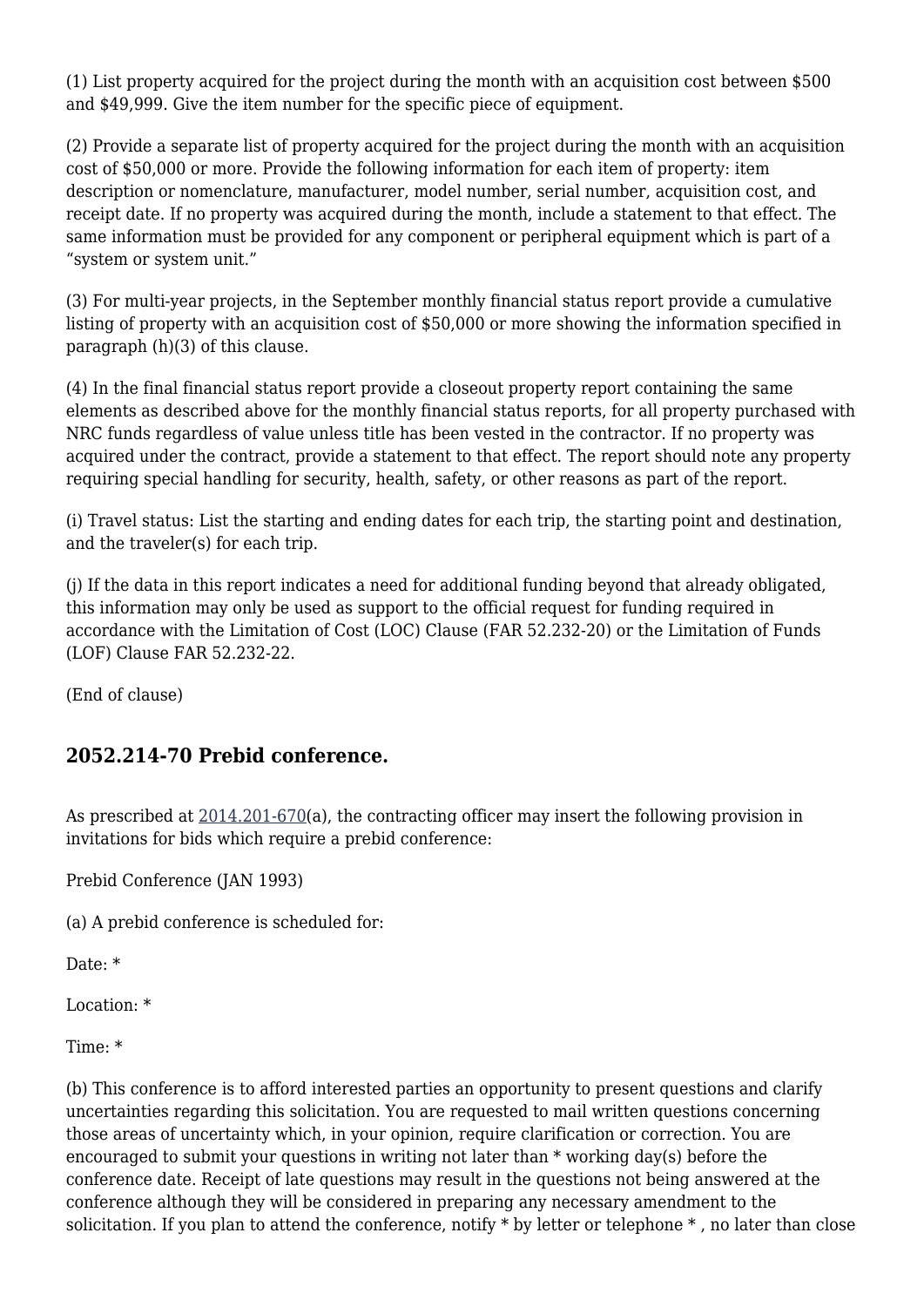of business \* . Notification of your intention to attend is essential in the event the conference is rescheduled or canceled. (Optional statement: Due to space limitations, each potential bidder is limited to \* representatives at the conference.)

(c) Written questions must be submitted to: U.S. Nuclear Regulatory Commission, Division of Contracts and Property Management, Attn: \*, Mail Stop T-7-I-2, Washington, DC 20555.

(d) The envelope must be marked "Solicitation No. \* /Prebid Conference."

(e) A transcript of the conference will be furnished to all prospective bidders through the issuance of an amendment to the solicitation.

\*To be incorporated into the solicitation.

(End of provision)

#### **2052.214-71 Bidder qualifications and past experiences.**

As prescribed in [2014.201-670](https://origin-www.acquisition.gov/%5Brp:link:nrcar-part-2014%5D#Section_2014_201_670_T48_6063310112)(b), the contracting officer may insert the following provision on an optional basis to fit the circumstances of the invitation for bid.

Bidder Qualifications and Past Experience (OCT 1999)

(a) The bidder shall list previous/current contracts performed within the past \* years (with no omissions) in which the Bidder was the prime or principal subcontractor. This information will assist the contracting officer in his/her Determination of Responsibility. Lack of previous/current contracts or failure to submit this information will not necessarily result in an unfavorable Determination of Responsibility.

(b) The following information shall be provided for each previous/current contract listed:

(1) Contract No.:

- (2) Contract performance dates:
- (3) Estimated total value of the contract (base plus all option years):
- (4) Brief description of work performed under the contract:
- (5) Contract Standard Industrial Code:
- (6) Name and address of Government agency or commercial entity:
- (7) Technical Point of Contact and current telephone number:
- (8) Contracting Officer name and current telephone number:

(c) The bidder shall also provide the name, title and full telephone number of its technical representative and contracts/business representative:

(1) Technical Representative name:

Title: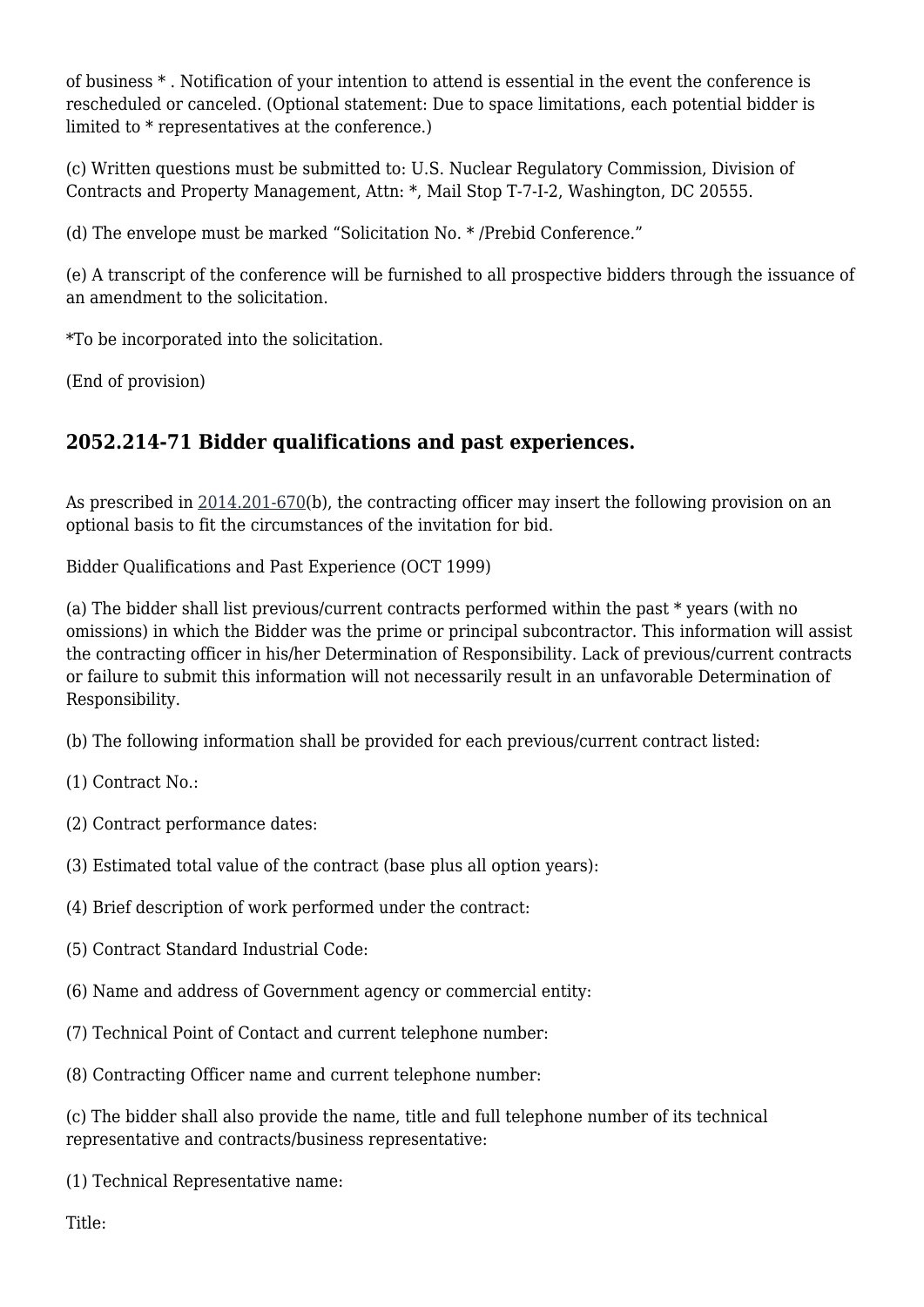Telephone No.( )

(2) Contracts/Business Representative name:

Title:

Telephone No. ( )

\*To be incorporated into the solicitation

(End of provision)

### **2052.214-72 Bid evaluation.**

As prescribed at  $2014.201-670(c)$ , the contracting officer shall insert the following provision in applicable invitations for bids (paragraph "(f)" of this provision is optional):

Bid Evaluation (JAN 1993)

(a) Award will be made to that responsive, responsible bidder within the meaning of FAR Subpart 9.1 whose total bid amount, as set forth by the bidder in Section B of this Invitation for Bid (IFB), constitutes the lowest overall evaluated final contract price to the Government based upon the requirements for the schedule. Bids will be evaluated for purposes of award by first ascertaining the sum of the total amount for each of the items specified in Section B of this solicitation. This will constitute the bidder's "Total Bid Amount."

(b) Bidders shall insert a definite price or indicate "no charge" in the blank space provided for each item and/or sub-item listed in Section B. Unless expressly provided for in the bid, no additional charge will be allowed for work performed under the contract other than the unit prices stipulated for each item and/or sub-item.

(c) Any bid which is materially unbalanced as to price for the separate items specified in Section B of this IFB may be rejected as nonresponsive. An unbalanced bid is defined as one which is based on prices which, in the opinion of the NRC, are significantly less than cost for some work and/or prices that may be significantly overstated for other work.

(d) Separation charges, in any form, are not solicited. Bids containing charges for discontinuance, termination, failure to exercise an option, or for any other purpose will cause the bid to be rejected as nonresponsive.

(e) A preaward on-site survey of the bidder's facilities, equipment, etc., in accordance with FAR 9.105 and 9.106, may be made by representatives of the Commission for the purpose of determining whether the bidder is responsible within the meaning of FAR 9.1, and whether the bidder possesses qualifications that are conducive to the production of work that will meet the requirements, specifications, and provisions of this contract. If requested by the Commission, the prospective contractor may also be required to submit statements within \* hours after receiving the request:

(1) Concerning their ability to meet any of the minimum standards set forth in FAR 9.104,

(2) Samples of work, and

(3) Names and addresses of additional clients, Government agencies, and/or commercial firms which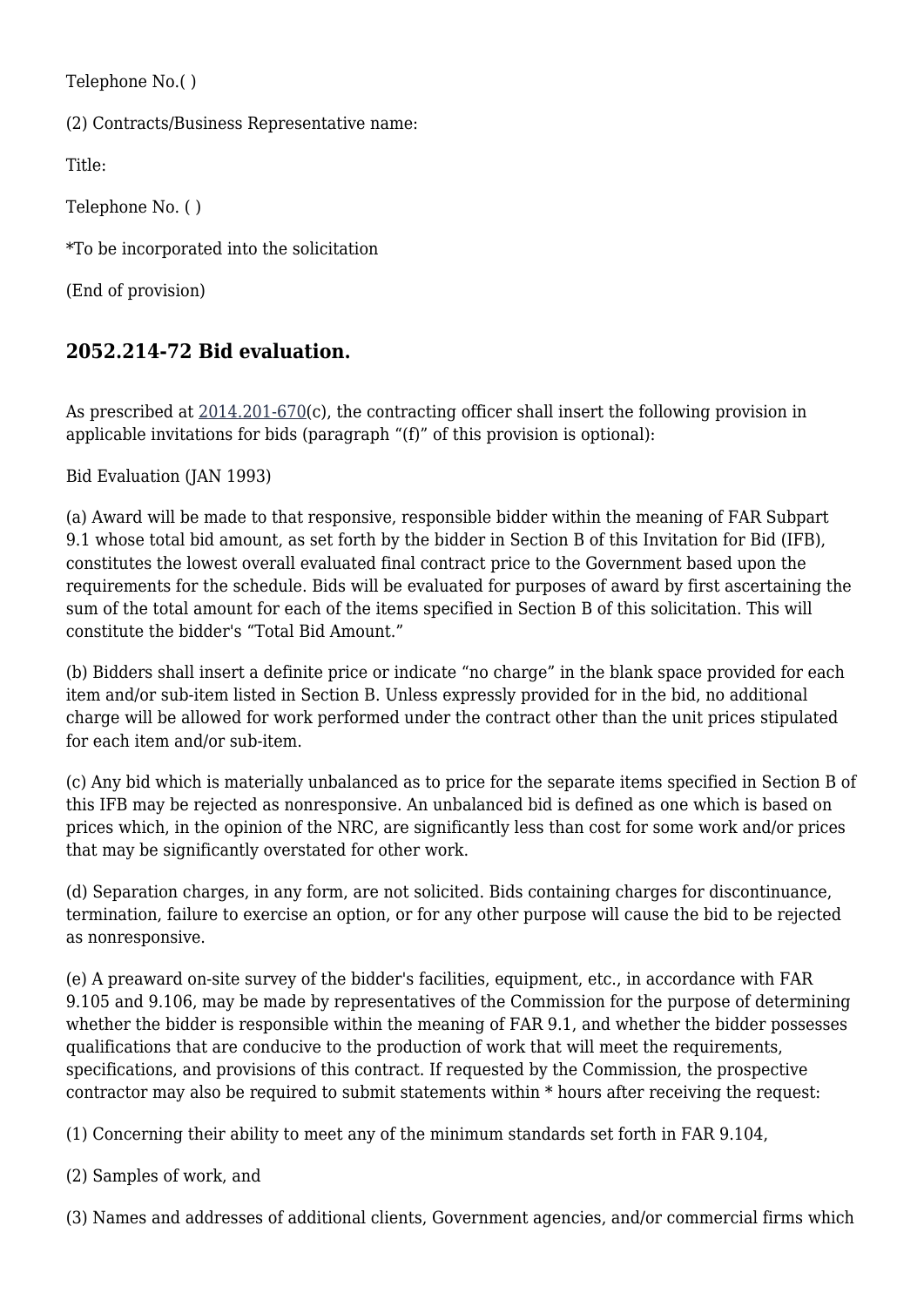the bidder is now doing or had done business with.

(f) Notwithstanding paragraph (b) of this section, the award of any contract resulting from this solicitation will be made on an "all or none" basis. Thus, bids submitted on fewer than the items listed in Section B of this IFB, or on fewer than the estimated quantity, will cause the bid to be rejected as nonresponsive.

\*To be inserted into solicitation.

(End of provision)

#### **2052.214-73 Timely receipt of bids.**

As prescribed at 2014.670(b), the contracting officer shall insert the following provision in all invitations for bids:

Timely Receipt of Bids (OCT 1999)

Sealed offers for furnishing the services or supplies in the schedule are due at the date and time stated in block 9 of Standard Form 33, Solicitation, Offer and Award. Offers sent through the U.S. Mail (including U.S. Postal Service Express Mail Next Day Service - Post Office to Addressee) must be addressed to the place specified in the solicitation. All hand-carried offers including those made by private delivery services (e.g., Federal Express and Airborne Express) must be delivered to the NRC loading dock security station located at 11545 Rockville Pike, Rockville, Maryland 20852 and received in the depository located in Room T-7-I-2. All offerors should allow extra time for internal mail distribution or for pick up of hand-carried deliveries. The NRC is a secure facility with perimeter access-control and NRC personnel are only available to receive hand-carried offers during normal working hours, 7:30 AM-3:30 PM, Monday through Friday, excluding Federal holidays.

(End of provision)

#### **2052.214-74 Disposition of bids.**

As prescribed at 2014.670(b), the contracting officer shall insert the following provision in applicable invitation for bids:

Disposition of Bids (JAN 1993)

After award of the contract, one copy of each unsuccessful bid will be retained by the NRC's Division of Contracts and Property Management in accordance with the General Records Schedule 3(5)(b). Unless return of the additional copies of the bid is requested by the bidder upon submission of the bid, all other copies will be destroyed. This request should appear in a cover letter accompanying the bid.

(End of provision)

#### **2052.215-70 Key personnel.**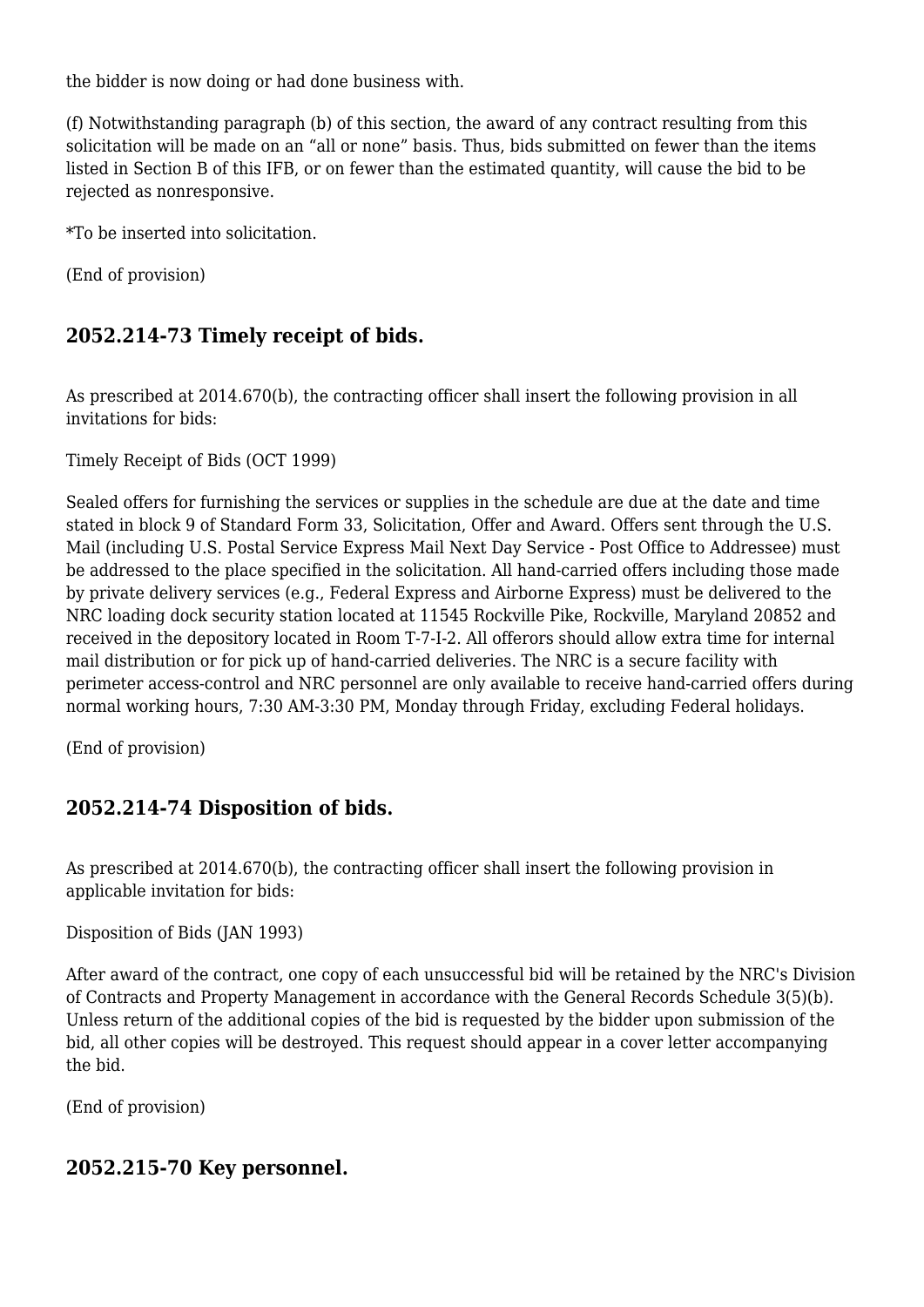As prescribed at [2015.209-70](https://origin-www.acquisition.gov/%5Brp:link:nrcar-part-2015%5D#Section_2015_209_70_T48_6063311111)(a)(1), the contracting officer shall insert in solicitations and contracts the following clause as applicable to the requirement:

Key Personnel (JAN 1993)

(a) The following individuals are considered to be essential to the successful performance of the work hereunder:

\*

The contractor agrees that personnel may not be removed from the contract work or replaced without compliance with paragraphs (b) and (c) of this section.

(b) If one or more of the key personnel, for whatever reason, becomes, or is expected to become, unavailable for work under this contract for a continuous period exceeding 30 work days, or is expected to devote substantially less effort to the work than indicated in the proposal or initially anticipated, the contractor shall immediately notify the contracting officer and shall, subject to the con currence of the contracting officer, promptly replace the personnel with personnel of at least substantially equal ability and qualifications.

(c) Each request for approval of substitutions must be in writing and contain a detailed explanation of the circumstances necessitating the proposed substitutions. The request must also contain a complete resume for the proposed substitute and other information requested or needed by the contracting officer to evaluate the proposed substitution. The contracting officer and the project officer shall evaluate the contractor's request and the contracting officer shall promptly notify the contractor of his or her decision in writing.

(d) If the contracting officer determines that suitable and timely replacement of key personnel who have been reassigned, terminated, or have otherwise become unavailable for the contract work is not reasonably forthcoming, or that the resultant reduction of productive effort would be so substantial as to impair the successful completion of the contract or the service order, the contract may be terminated by the contracting officer for default or for the convenience of the Government, as appropriate. If the contracting officer finds the contractor at fault for the condition, the contract price or fixed fee may be equitably adjusted downward to compensate the Government for any resultant delay, loss, or damage.

\*To be incorporated into any resultant contract

(End of clause)

#### **2052.215-71 Project officer authority.**

As prescribed in [2015.209-70\(](https://origin-www.acquisition.gov/%5Brp:link:nrcar-part-2015%5D#Section_2015_209_70_T48_6063311111)a)(2)(i), the contracting officer shall insert the following clause in applicable solicitations and contracts for cost-reimbursement, cost-plus-fixed-fee, cost-plus-awardfee, cost sharing, labor-hour or time-and-materials, including task order contracts. This clause and the following alternate clauses are intended for experienced, trained projects officers, and may be altered to delete duties where appropriate:

Project Officer Authority (OCT 1999)

(a) The contracting officer's authorized representative hereinafter referred to as the project officer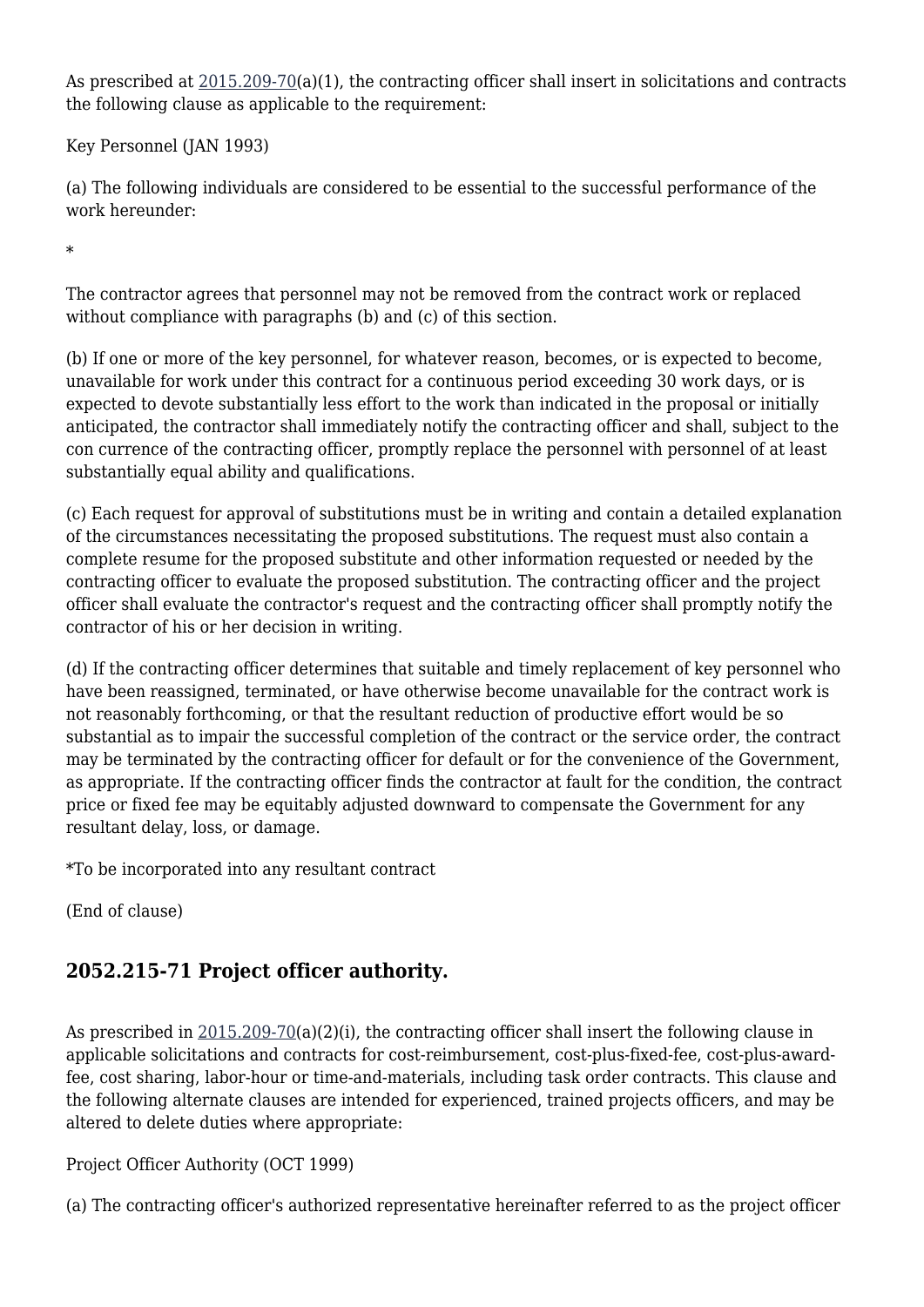for this contract is.

Name: \*

Address: \*

Telephone Number: \*

(b) Performance of the work under this contract is subject to the technical direction of the NRC project officer. The term *technical direction* is defined to include the following:

(1) Technical direction to the contractor which shifts work emphasis between areas of work or tasks, authorizes travel which was unanticipated in the Schedule (i.e., travel not contemplated in the Statement of Work or changes to specific travel identified in the Statement of Work), fills in details, or otherwise serves to accomplish the contractual statement of work.

(2) Provide advice and guidance to the contractor in the preparation of drawings, specifications, or technical portions of the work description.

(3) Review and, where required by the contract, approve technical reports, drawings, specifications, and technical information to be delivered by the contractor to the Government under the contract.

(c) Technical direction must be within the general statement of work stated in the contract. The project officer does not have the authority to and may not issue any technical direction which:

(1) Constitutes an assignment of work outside the general scope of the contract.

(2) Constitutes a change as defined in the "Changes" clause of this contract.

(3) In any way causes an increase or decrease in the total estimated contract cost, the fixed fee, if any, or the time required for contract performance.

(4) Changes any of the expressed terms, conditions, or specifications of the contract.

(5) Terminates the contract, settles any claim or dispute arising under the contract, or issues any unilateral directive whatever.

(d) All technical directions must be issued in writing by the project officer or must be confirmed by the project officer in writing within ten (10) working days after verbal issuance. A copy of the written direction must be furnished to the contracting officer. A copy of NRC Form 445, Request for Approval of Official Foreign Travel, which has received final approval from the NRC must be furnished to the contracting officer.

(e) The contractor shall proceed promptly with the performance of technical directions duly issued by the project officer in the manner prescribed by this clause and within the project officer's authority under the provisions of this clause.

(f) If, in the opinion of the contractor, any instruction or direction issued by the project officer is within one of the categories defined in paragraph (c) of this section, the contractor may not proceed but shall notify the contracting officer in writing within five (5) working days after the receipt of any instruction or direction and shall request that contracting officer to modify the contract accordingly. Upon receiving the notification from the contractor, the contracting officer shall issue an appropriate contract modification or advise the contractor in writing that, in the contracting officer's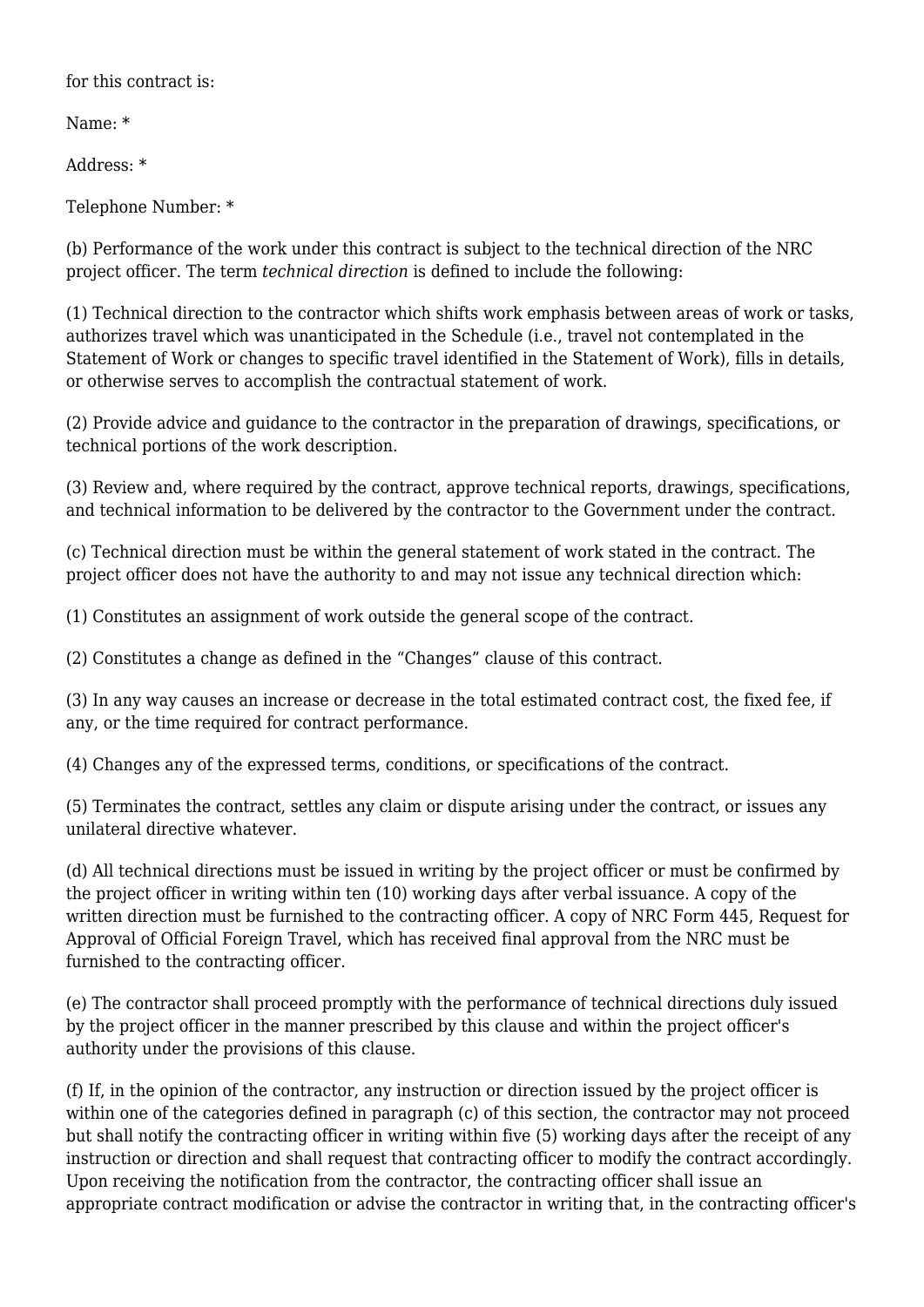opinion, the technical direction is within the scope of this article and does not constitute a change under the "Changes" clause.

(g) Any unauthorized commitment or direction issued by the project officer may result in an unnecessary delay in the contractor's performance and may even result in the contractor expending funds for unallowable costs under the contract.

(h) A failure of the parties to agree upon the nature of the instruction or direction or upon the contract action to be taken with respect to the instruction or direction is subject to 52.233-1 - Disputes.

(i) In addition to providing technical direction as defined in paragraph (b) of the section, the project officer shall:

(1) Monitor the contractor's technical progress, including surveillance and assessment of performance, and recommend to the contracting officer changes in requirements.

(2) Assist the contractor in the resolution of technical problems encountered during performance.

(3) Review all costs requested for reimbursement by the contractor and submit to the contracting officer recommendations for approval, disapproval, or suspension of payment for supplies and services required under this contract.

(End of clause)

*Alternate 1* (OCT 1999). As prescribed at [2015.209-70](https://origin-www.acquisition.gov/%5Brp:link:nrcar-part-2015%5D#Section_2015_209_70_T48_6063311111)(a)(2)(ii), the contracting officer shall insert the following clause in solicitations and contracts which require issuance of delivery orders for specific products/services.

Project Officer Authority - Alternate 1 (OCT 1999)

(a) The contracting officer's authorized representative, hereinafter referred to as the project officer, for this contract is:

Name: \*

Address: \*

Telephone Number: \*

(b) The project officer shall:

(1) Place delivery orders for items required under this contract up to the amount obligated on the contract award document.

(2) Monitor contractor performance and recommend changes in requirements to the contracting officer.

(3) Inspect and accept products/services provided under the contract.

(4) Review all contractor invoices/vouchers requesting payment for products/services provided under the contract and make recommendations for approval, disapproval, or suspension.

(c) The project officer may not make changes to the express terms and conditions of this contract.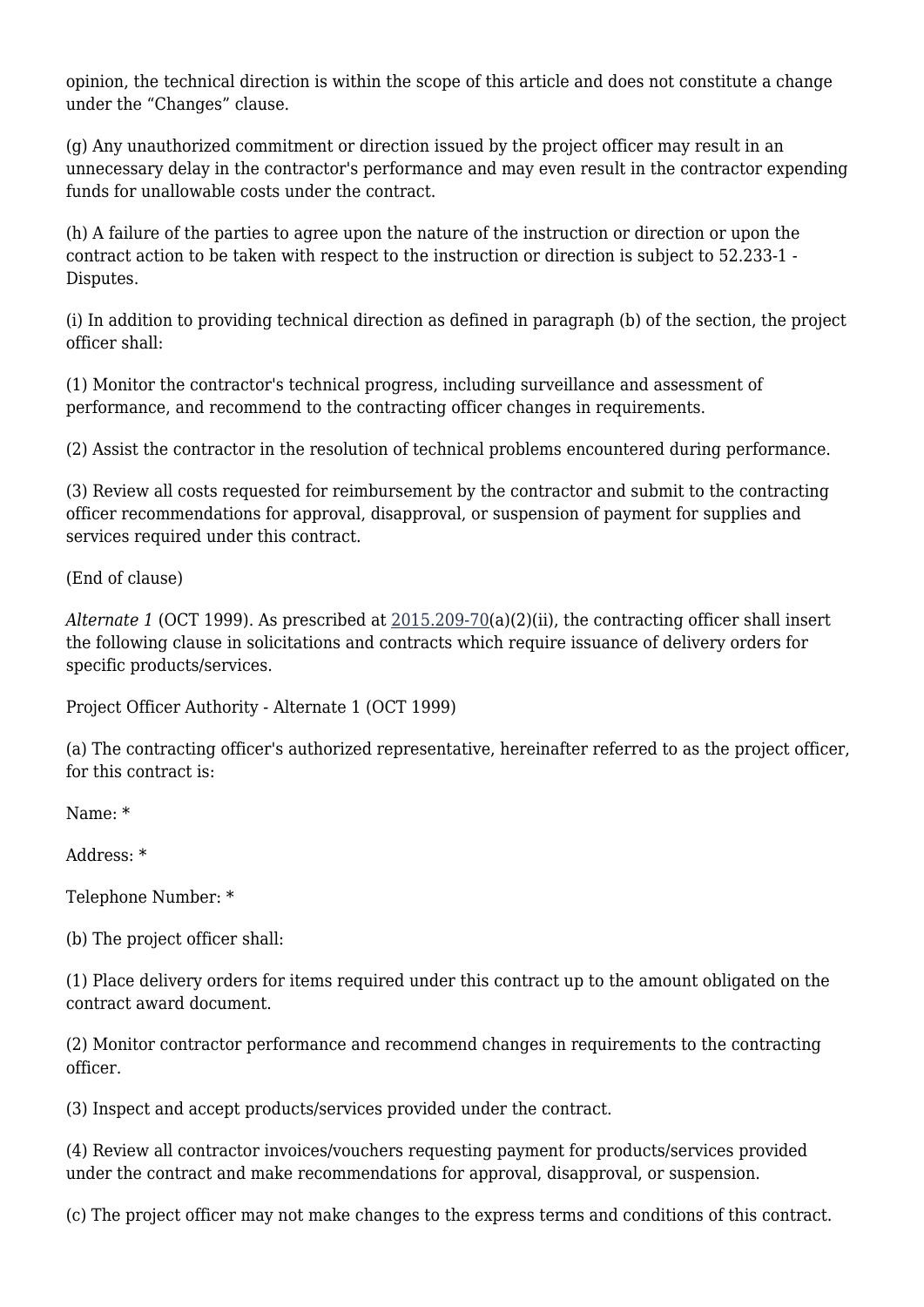\*To be incorporated into any resultant contract.

(End of clause)

*Alternate 2* (OCT 1999). As prescribed at 2015.209(a)(2)(iii), the contracting officer shall insert in solicitations for firm fixed price contracts, the clause at [2052.215-71](https://origin-www.acquisition.gov/%5Brp:link:nrcar-part-2052%5D#Section_2052_215_71_T48_60638251116) Project Officer Authority Alternate 1 which shall be used with paragraph (b)(1) deleted and the remainder of the clause renumbered.

#### **2052.215-72 Timely receipt of proposals.**

As prescribed in [2015.209-70\(](https://origin-www.acquisition.gov/%5Brp:link:nrcar-part-2015%5D#Section_2015_209_70_T48_6063311111)a)(3), the contracting officer shall insert the following provision in all solicitations:

Timely Receipt of Proposals (OCT 1999)

Sealed offers for furnishing the services or supplies in the schedule are due at the date and time stated in block 9 of Standard Form 33, Solicitation, Offer and Award. Offers sent through the U.S. Mail (including U.S. Postal Service Express Mail Next Day Service - Post Office to Addressee) must be addressed to the place specified in the solicitation. All hand-carried offers including those made by private delivery services (e.g., Federal Express and Airborne Express) must be delivered to the NRC loading dock security station located at 11545 Rockville Pike, Rockville, Maryland 20852 and received in the depository located in Room T-7-I-2. All offerors should allow extra time for internal mail distribution or for pick up of hand-carried deliveries. The NRC is a secure facility with perimeter access-control and NRC personnel are only available to receive hand-carried offers during normal working hours, 7:30 AM - 3:30 PM, Monday through Friday, excluding Federal holidays.

(End of provision)

#### **2052.215-73 Award notification and commitment of public funds.**

As prescribed at  $2015.209-70$  (a)(4), the contracting officer shall insert the following clause in applicable solicitations:

Award Notification and Commitment of Public Funds (OCT 1999)

(a) All offerors will be notified of their exclusion from the competitive range in accordance with FAR 15.503(a)(1). Under the requirements of FAR 15.503(a)(2), preliminary notification will be provided before award for small business set-aside procurements on negotiated procurements. The contracting officer shall provide written postaward notice to each unsuccessful offeror in accordance with FAR 15.503(b).

(b) The contracting officer is the only individual who can legally commit the NRC to the expenditure of public funds in connection with this procurement. This means that, unless provided in a contract document or specifically authorized by the contracting officer, NRC technical personnel may not issue contract modifications, give informal contractual commitments, or otherwise bind, commit, or obligate the NRC contractually. Informal contractual commitments include:

(1) Encouraging a potential contractor to incur costs before receiving a contract;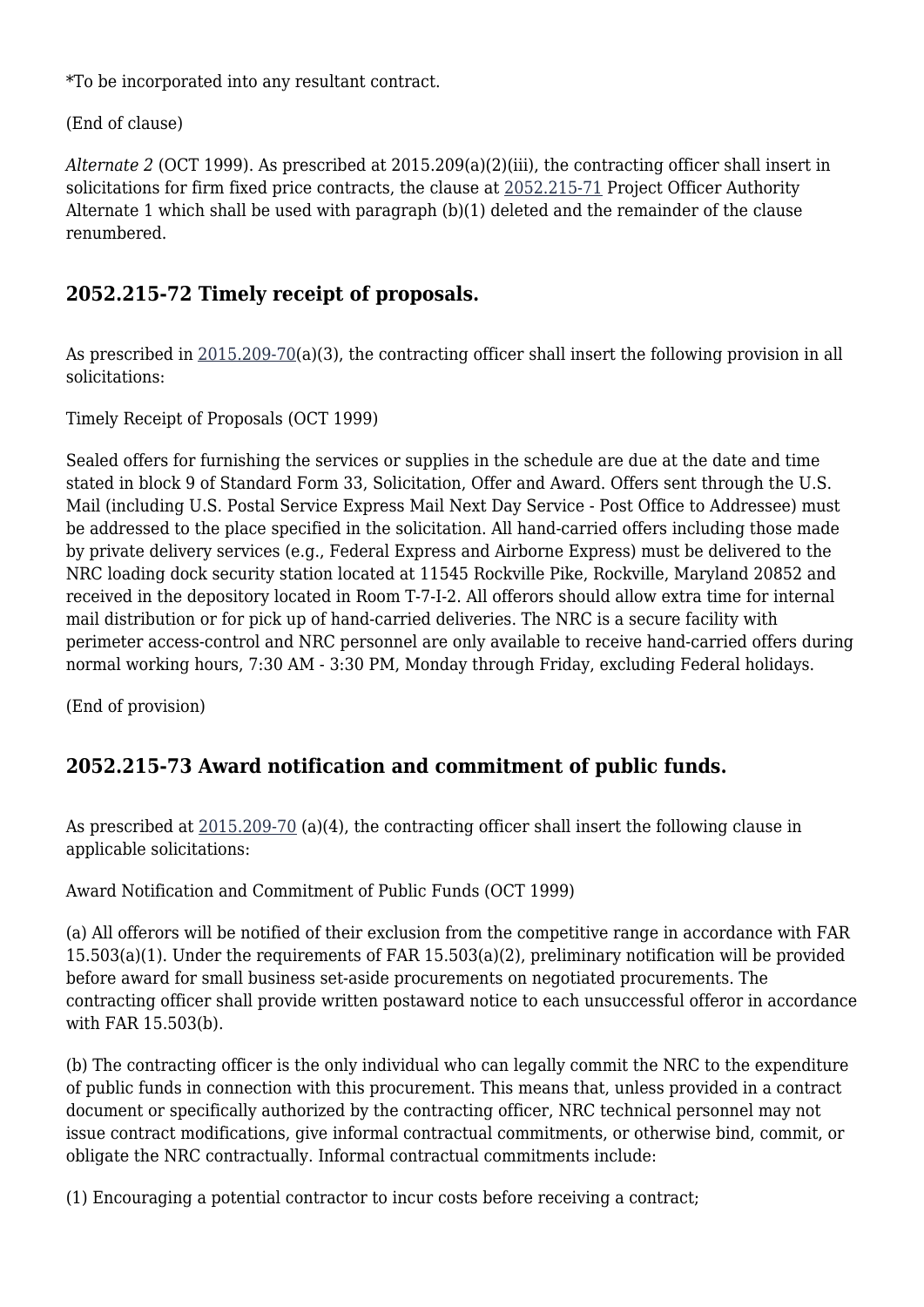(2) Requesting or requiring a contractor to make changes under a contract without formal contract modifications;

(3) Encouraging a contractor to incur costs under a cost-reimbursable contract in excess of those costs contractually allowable; and

(4) Committing the Government to a course of action with regard to a potential contract, contract change, claim, or dispute.

(End of clause)

#### **2052.215-74 Disposition of proposals.**

As prescribed in [2015.209-70\(](https://origin-www.acquisition.gov/%5Brp:link:nrcar-part-2015%5D#Section_2015_209_70_T48_6063311111)a)(5), the contracting officer shall insert the following provision in all solicitations:

Disposition of Proposals (JAN 1993)

After award of the contract, one copy of each unsuccessful proposal is retained by the NRC's Division of Contracts and Property Management in accordance with the General Records Schedule 3(5)(b). Unless return of the additional copies of the proposals is requested by the offeror upon submission of the proposals, all other copies will be destroyed. This request should appear in a cover letter accompanying the proposal.

(End of provision)

#### **2052.215-75 Proposal presentation and format.**

As prescribed at  $2015.209-70(b)(1)$ , the contracting officer may insert the following provision in applicable negotiated procurements for cost type solicitations. This clause may be tailored to each procurement and solicitation evaluation criteria by the contracting officer to fit the circumstances of the procurement.

Proposal Presentation and Format (OCT 1999)

(a) Information submitted in response to this solicitation must be typed, printed, or reproduced on letter-size paper and each copy must be legible. All information provided, including all resumes, must be accurate, truthful, and complete to the best of the offeror's knowledge and belief. The Commission will rely upon all representations made by the offeror both in the evaluation process and for the performance of the work by the offeror selected for award. The Commission may require the offeror to substantiate the credentials, education, and employment history of its employees, subcontractor personnel, and consultants, through submission of copies of transcripts, diplomas, licenses, etc.

(b) The offeror shall submit the following material which constitutes its offer, as defined by FAR 2.101, in two separate and distinct parts at the date and time specified in \* of the solicitation for receipt of sealed offers.

(1) Part 1 - Solicitation Package/Offer. Two (2) original signed copies of this solicitation package/offer. All applicable sections must be completed by the offeror.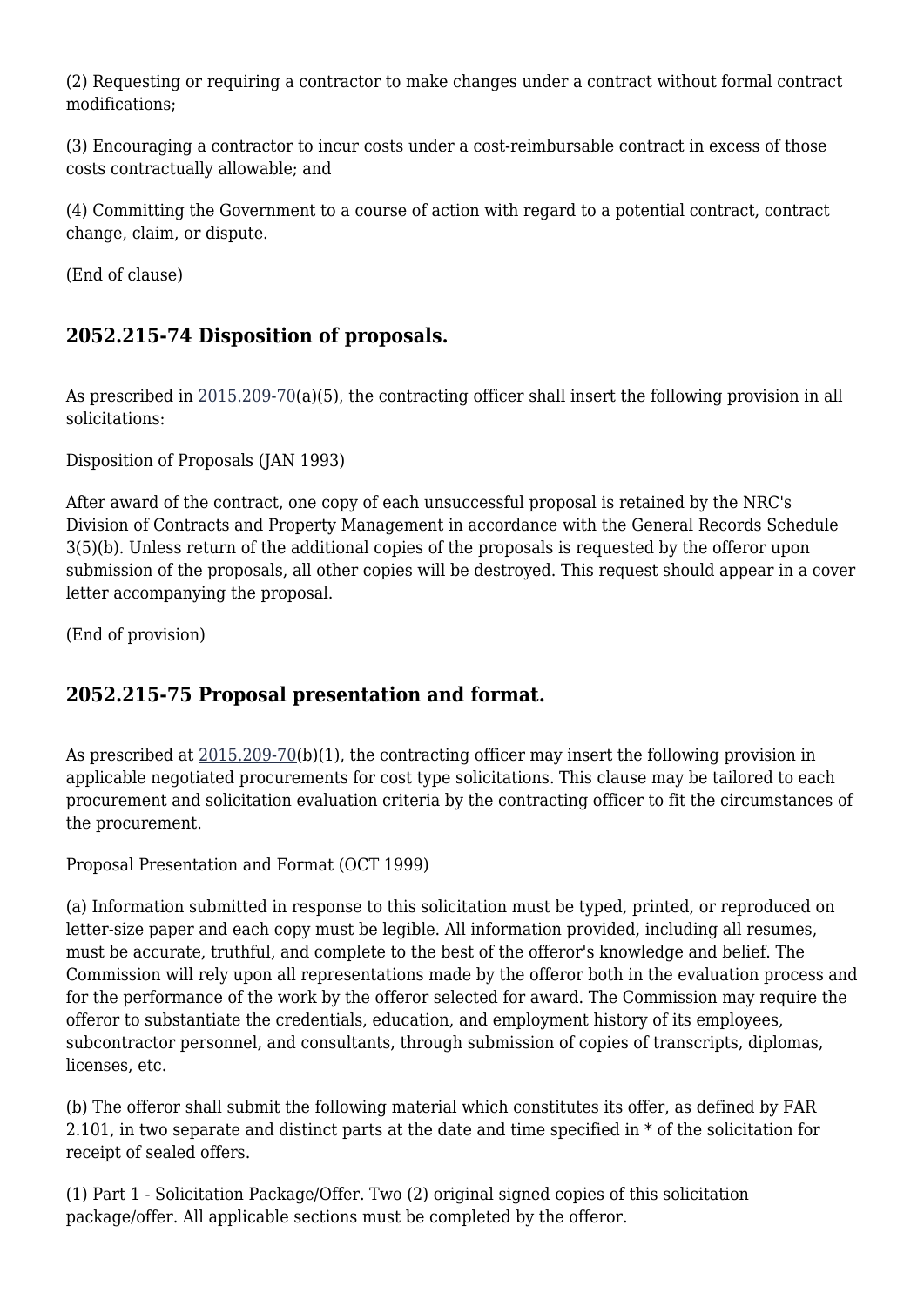(2) Part 2 - Cost Proposal. One (1) original and \* copies of the "Cost Proposal."

(i) The cost proposal shall be submitted separately from the Technical and Management Proposal or Oral Presentation and Supporting Documentation (as applicable).

(ii) The offeror's request for an exception to submitting cost or pricing data shall be made in accordance with FAR 52.215-20(a).

(iii) If the contracting officer does not grant the offeror an exception from the requirement to submit cost or pricing data, the offeror's cost proposal shall conform with the requirements of FAR 52.215-20(b). Cost information shall include pertinent details sufficient to show the elements of cost upon which the total cost is predicted in accordance with the requirement of FAR 52.215-20 (b)(1).

(iv) When the offeror's estimated cost for the proposed work exceeds \$100,000 and the duration of the contract period exceeds six months, the offeror shall submit a Contractor Spending Plan (CSP) as part of its cost proposal. Guidance for completing the CSP is attached.

(v) For any subcontract discussed under the Technical and Management Proposal, or Oral Presentation Material, provide supporting documentation on the selection process, i.e., competitive vs. noncompetitive, and the cost evaluation.

(c) "Written Technical and Management Proposal" or "Oral Presentation and Supporting Documentation" (as applicable). One

(1) original and \* copies.

(1) The written Technical and Management Proposal or Oral Presentation and Supporting Documentation may not contain any reference to cost. Resource information, such as data concerning labor hours and categories, materials, subcontracts, travel, computer time, etc., must be included so that the offeror's understanding of the scope of work may be evaluated.

(2) The offeror shall submit in the written Technical and Management Proposal or Oral Presentation and Supporting Documentation full and complete information as set forth below to permit the Government to make a thorough evaluation and a sound determination that the proposed approach will have a reasonable likelihood of meeting the requirements and objectives of this procurement.

(3) The written Technical Proposal or Oral Presentation and Supporting Documentation must be tailored to assure that all information reflects a one-to-one relationship to the evaluation criteria.

(4) Statements which paraphrase the statement of work without communicating the specific approach proposed by the offeror, or statements to the effect that the offeror's understanding can or will comply with the statement of work may be construed as an indication of the offeror's lack of understanding of the statement of work and objectives.

(d) Written Technical or Oral Presentation and Supporting Documentation Requirements - Instructions.

\*

\*To be incorporated into the solicitation.

(End of provision)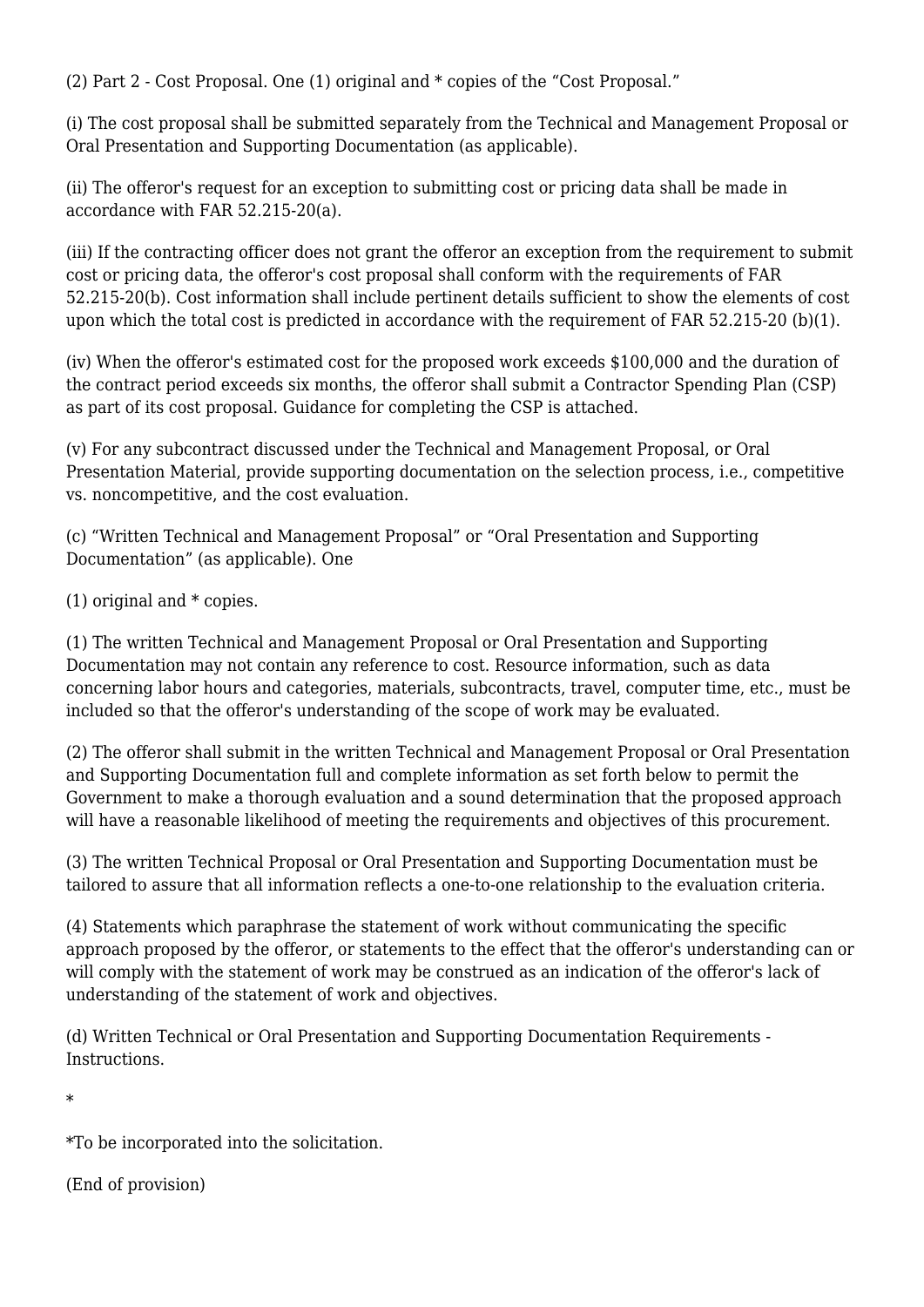*Alternate 1* (OCT 1999). As prescribed at [2015.209-70](https://origin-www.acquisition.gov/%5Brp:link:nrcar-part-2015%5D#Section_2015_209_70_T48_6063311111)(b)(2), this Alternate 1 may be used for solicitations for negotiated task orders. Include the following paragraph (iv) in place of paragraph (b)(2)(iv) of the basic provision:

(b)(2)(iv) The offeror's cost proposal shall be based on the NRC's estimated level of effort. The NRC's estimated level of effort for this procurement is approximately \* professional and \* clerical staffyears for the duration of this contract. This information is advisory and is not to be considered as the sole basis for the development of the staffing plan. For the purposes of the Government estimate, 2000 hours constitute a staff year. The total estimated cost proposed by the offeror is used for evaluation purposes only. Any resultant contract, except a requirements contract, contains an overall cost ceiling whereby individual task orders may be issued. The cost and fee, if any, for each task order is individually negotiated and also contains a cost ceiling.

*Alternate 2* (OCT 1999). As proposed at [2015.209-70\(](https://origin-www.acquisition.gov/%5Brp:link:nrcar-part-2015%5D#Section_2015_209_70_T48_6063311111)b)(3), Alternate 2 may be used for solicitations for negotiated fixed price, labor hour, or time and materials contracts. Substitute the following paragraph  $(b)(2)(ii)$  for the paragraph  $(b)(2)(ii)$  of the basic provision, delete paragraphs  $(b)(2)(iii)$ -(iv) of the basic provision, and renumber the remaining paragraphs.

(ii) Submittal of information other than cost or pricing data shall be made in accordance with FAR 52.215-20 Alternate IV.

### **2052.215-76 Preproposal conference.**

As prescribed at 2015.407-70(c), the contracting officer may insert the following provision in applicable solicitations which include a preproposal conference:

Preproposal Conference (JAN 1993)

(a) A preproposal conference is scheduled for:

Date: \*

Location: \*

Time: \*

(b) This conference is to afford interested parties an opportunity to present questions and clarify uncertainties regarding this solicitation. You are requested to mail written questions concerning those areas of uncertainty which, in your opinion, require clarification or correction. You are encouraged to submit your questions in writing not later than \* working day(s) before the conference date. Receipt of late questions may result in the questions not being answered at the conference although they will be considered in preparing any necessary amendment to the solicitation. If you plan to attend the conference, notify \* by letter or telephone \* , no later than close of business \* . Notification of your intention to attend is essential in the event the conference is rescheduled or canceled. (Optional statement: Due to space limitations, each potential offeror is limited to \* representatives at the conference.)

(c) Written questions must be submitted to: U.S. Nuclear Regulatory Commission, Division of Contracts and Property Management, Attn: \*, Mail Stop T-7-I-2, Washington, DC 20555.

(d) The envelope must be marked "Solicitation No. \*/Preproposal Conference."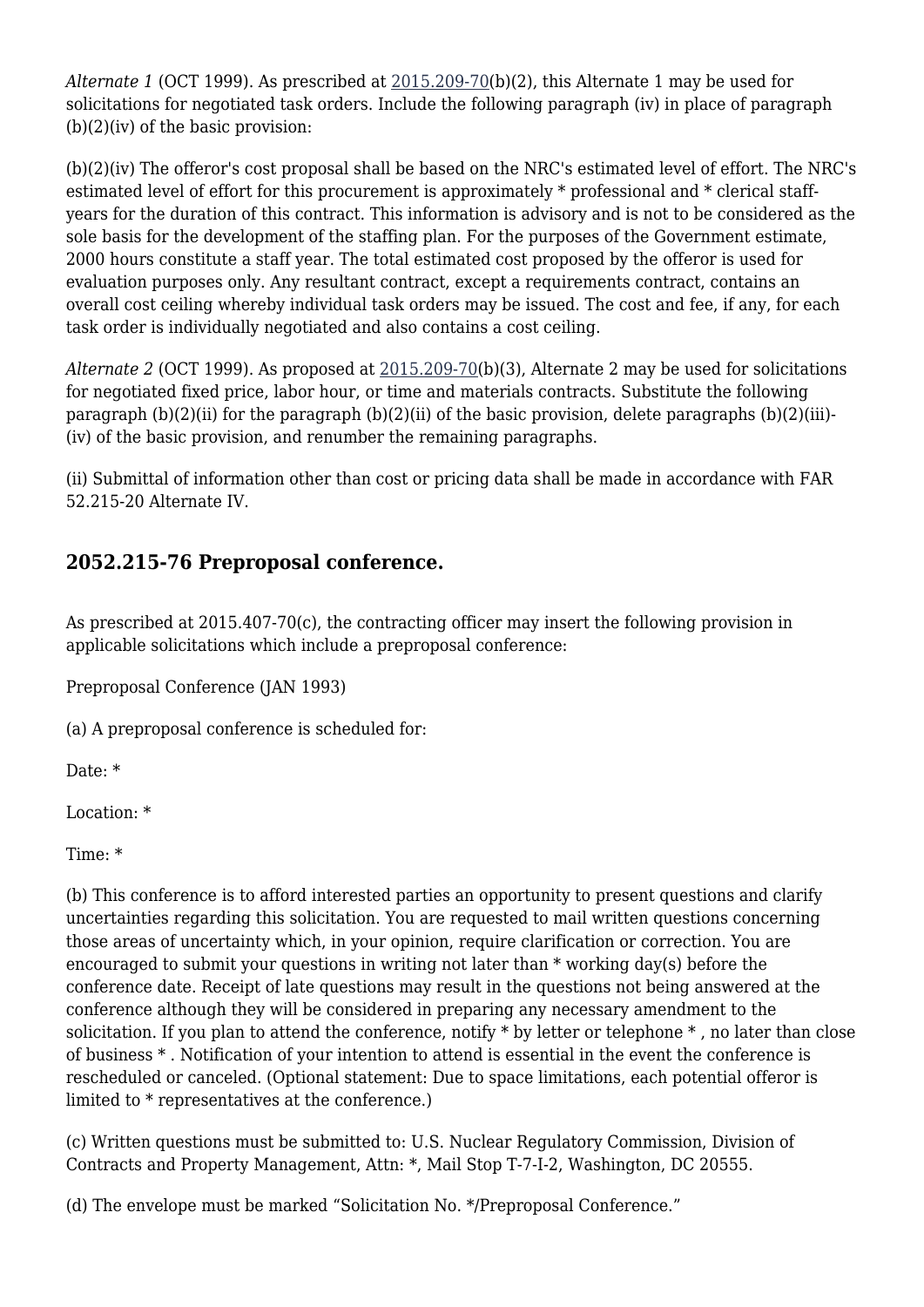\*To be incorporated into the solicitation.

(e) A transcript of the conference will be furnished to all prospective offerors through the issuance of an amendment to the solicitation.

(End of provision)

#### **2052.215-77 Travel approvals and reimbursement.**

As prescribed at [2015.209-70](https://origin-www.acquisition.gov/%5Brp:link:nrcar-part-2015%5D#Section_2015_209_70_T48_6063311111)(d), the contracting officer shall insert the following clause in cost reimbursement solicitations and contracts which require travel but do not set a specific ceiling amount on that travel. Requests for foreign travel must be submitted to the NRC 30 days in advance of the travel date.

Travel Approvals and Reimbursement (OCT 1999)

(a) All foreign travel must be approved in advance by the NRC on NRC Form 445, Request for Approval of Official Foreign Travel, and must be in compliance with FAR 52.247-63 Preference for U.S. Flag Air Carriers. The contractor shall submit NRC Form 445 to the NRC no later than 30 days before beginning travel.

(b) The contractor must receive written approval from the NRC Project Officer before taking travel that was unanticipated in the Schedule (i.e., travel not contemplated in the Statement of Work, or changes to specific travel identified in the Statement of Work).

(c) The contractor will be reimbursed only for travel costs incurred that are directly related to this contract and are allowable subject to the limitations prescribed in FAR 31.205-46.

(d) It is the responsibility of the contractor to notify the contracting officer in accordance with the Limitations of Cost clause of this contract when, at any time, the contractor learns that travel expenses will cause the contractor to exceed the estimated costs specified in the Schedule.

(e) Reasonable travel costs for research and related activities performed at State and nonprofit institutions, in accordance with Section 12 of Pub. L. 100-679, must be charged in accordance with the contractor's institutional policy to the degree that the limitations of Office of Management and Budget (OMB) guidance are not exceeded. Applicable guidance documents include OMB Circular A-87, Cost Principles for State and Local Governments; OMB Circular A-122, Cost Principles for Nonprofit Organizations; and OMB Circular A-21, Cost Principles for Educational Institutions.

(End of clause)

#### **2052.215-78 Travel approvals and reimbursement - Alternate 1.**

As prescribed in [2015.209-70\(](https://origin-www.acquisition.gov/%5Brp:link:nrcar-part-2015%5D#Section_2015_209_70_T48_6063311111)d), the contracting officer shall insert the following clause in cost reimbursement solicitations and contracts which include a ceiling amount on travel. Requests for foreign travel must be submitted to the NRC 30 days in advance of the travel date.

Travel Approvals and Reimbursement - Alternate 1 (OCT 1999)

(a) Total expenditure for travel may not exceed  $*$  without the prior approval of the contracting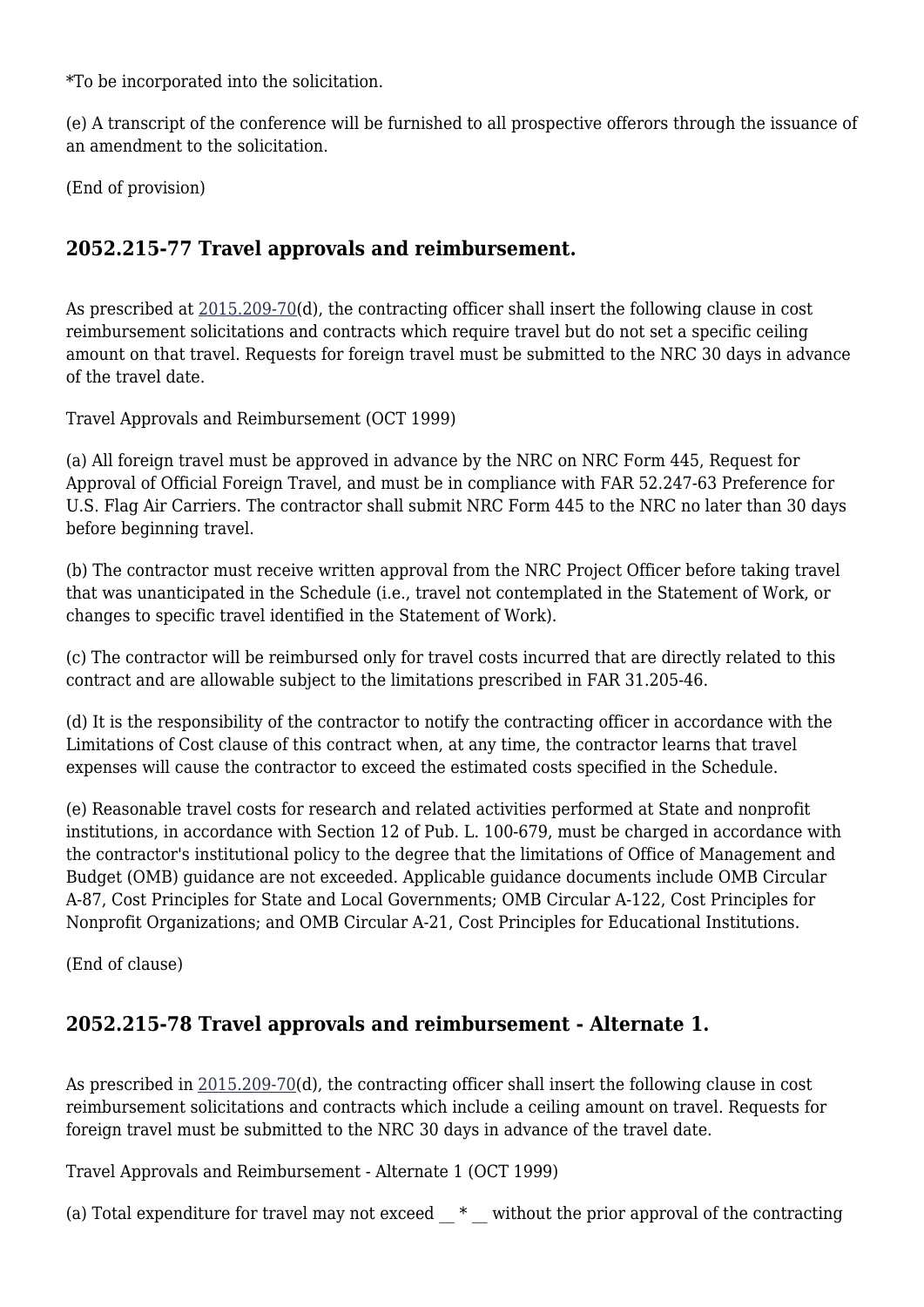officer.

(b) All foreign travel must be approved in advance by the NRC on NRC Form 445, Request for Approval of Official Foreign Travel, and must be in compliance with FAR 52.247-63 Preference for U.S. Flag Air Carriers. The contractor shall submit NRC Form 445 to the NRC no later than 30 days prior to the commencement of travel.

(c) The contractor will be reimbursed only for travel costs incurred that are directly related to this contract and are allowable subject to the limitations prescribed in FAR 31.205-46.

(d) It is the responsibility of the contractor to notify the contracting officer in accordance with the FAR Limitations of Cost clause of this contract when, at any time, the contractor learns that travel expenses will cause the contractor to exceed the travel ceiling amount identified in paragraph (a) of this clause.

(e) Reasonable travel costs for research and related activities performed at State and nonprofit institutions, in accordance with Section 12 of Pub. L. 100-679, must be charged in accordance with the contractor's institutional policy to the degree that the limitations of Office of Management and Budget (OMB) guidance are not exceeded. Applicable guidance documents include OMB Circular A-87, Cost Principles for State and Local Governments; OMB Circular A-122, Cost Principles for Nonprofit Organizations; and OMB Circular A-21, Cost Principles for Educational Institutions.

\*To be incorporated into any resultant contract.

(End of clause)

## **2052.215-79 Contract award and evaluation of proposals.**

As prescribed in 2015.209(a)(1), the contracting officer shall insert the following provision in solicitations when technical merit is more important than cost:

Contract Award and Evaluation of Proposals (OCT 1999)

(a) By use of narrative and numerical (as appropriate) scoring techniques, proposals are evaluated against the evaluation factors specified in paragraph \* below. These factors are listed in their relative order of importance.

(b) The Government intends to award a contract or contracts resulting from this solicitation to the responsible offeror(s) whose proposal(s) represents the best value, as defined in FAR 2.101, after evaluation in accordance with the factors and subfactors in the solicitation.

(c) The Government may:

(1) Reject any or all proposals if the action is in the Government's interest.

(2) Waive informalities and minor irregularities in proposals received.

(d) The Government intends to evaluate proposals and award a contract without discussions with offerors. The Government reserves the right to seek proposal clarifications (e.g., capability issues as described in FAR 15.306(a) or minor or clerical errors as described in FAR 14.407); and hold communications as described in FAR 15.306(b)). Therefore, the offeror's initial proposal should contain the offeror's best terms from a cost or price and technical standpoint. The Government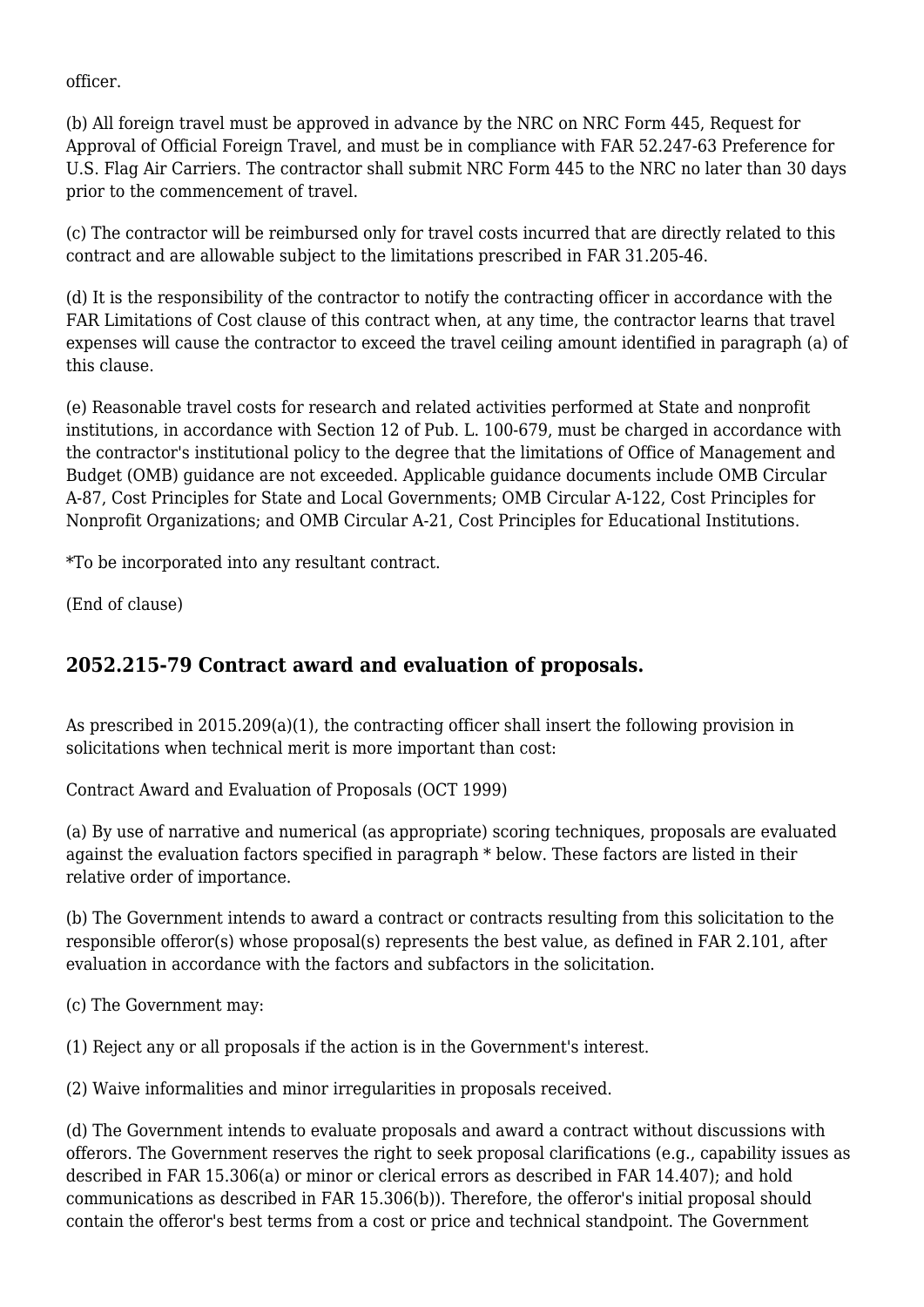reserves the right to conduct discussions if the Contracting Officer later determines them to be necessary. If the Contracting Officer determines that the number of proposals that would otherwise be in the competitive range exceeds the number at which an efficient competition can be conducted, the Contracting Officer may limit the number of proposals in the competitive range to the greatest number that will permit an efficient competition among the most highly rated proposals.

(e) The Government reserves the right to make an award on any item for a quantity less than the quantity offered, at the unit cost or prices offered, unless the offeror specifies otherwise in the proposal.

(f) The Government reserves the right to make multiple awards if, after considering the additional administrative costs, it is in the Government's best interest to do so.

(g) Exchanges with offerors after receipt of a proposal do not constitute a rejection or counteroffer by the Government.

(h) The Government may determine that a proposal is unacceptable if the prices proposed are materially unbalanced between line items or subline items. Unbalanced pricing exists when, despite an acceptable total evaluated price, the price of one or more contract line items is significantly overstated or understated as indicated by the application of cost or price analysis techniques. A proposal may be rejected if the Contracting Officer determines that the lack of balance poses an unacceptable risk to the Government.

(i) If a cost realism analysis is performed, cost realism may be considered by the source selection authority in evaluating performance or schedule risk.

(j) A written award or acceptance of proposal mailed or otherwise furnished to the successful offeror within the time specified in the proposal shall result in a binding contract without further action by either party.

(k) A separate cost analysis is performed on each cost proposal. To provide a common base for evaluation of cost proposals, the level of effort data must be expressed in staff hours. Where a Contractor Spending Plan (CSP) is required by other provisions of this solicitation, consideration is given to the Plan for completeness, reasonableness, and as a measure of effective management of the effort.

\* To be incorporated into the solicitation.

#### (End of provision)

*Alternate 1* (OCT 1999). As prescribed at [2015.209-70](https://origin-www.acquisition.gov/%5Brp:link:nrcar-part-2015%5D#Section_2015_209_70_T48_6063311111)(e)(2), Alternate 1 may be used when proposals are to be evaluated on a lowest price, technically acceptable basis. Substitute the following paragraph for paragraph (b) in the clause at [2052.215-79](https://origin-www.acquisition.gov/%5Brp:link:nrcar-part-2052%5D#Section_2052_215_79_T48_60638251124):

(b) Although technical merit in the evaluation criteria set forth below is a factor in the evaluation of proposals, award will be made on the basis of the lowest evaluated price of proposals meeting or exceeding the acceptability standards for non-cost factors,

*Alternate 2* (OCT 1999). As prescribed at [2015.209-70](https://origin-www.acquisition.gov/%5Brp:link:nrcar-part-2015%5D#Section_2015_209_70_T48_6063311111)(e)(2), Alternate 2 may be used when cost and technical merit are of equal significance. Substitute the following paragraph for paragraph (b) in the clause at [2052.215-79:](https://origin-www.acquisition.gov/%5Brp:link:nrcar-part-2052%5D#Section_2052_215_79_T48_60638251124)

(b) In the selection of a contractor, technical merit in the evaluation criteria set forth below and cost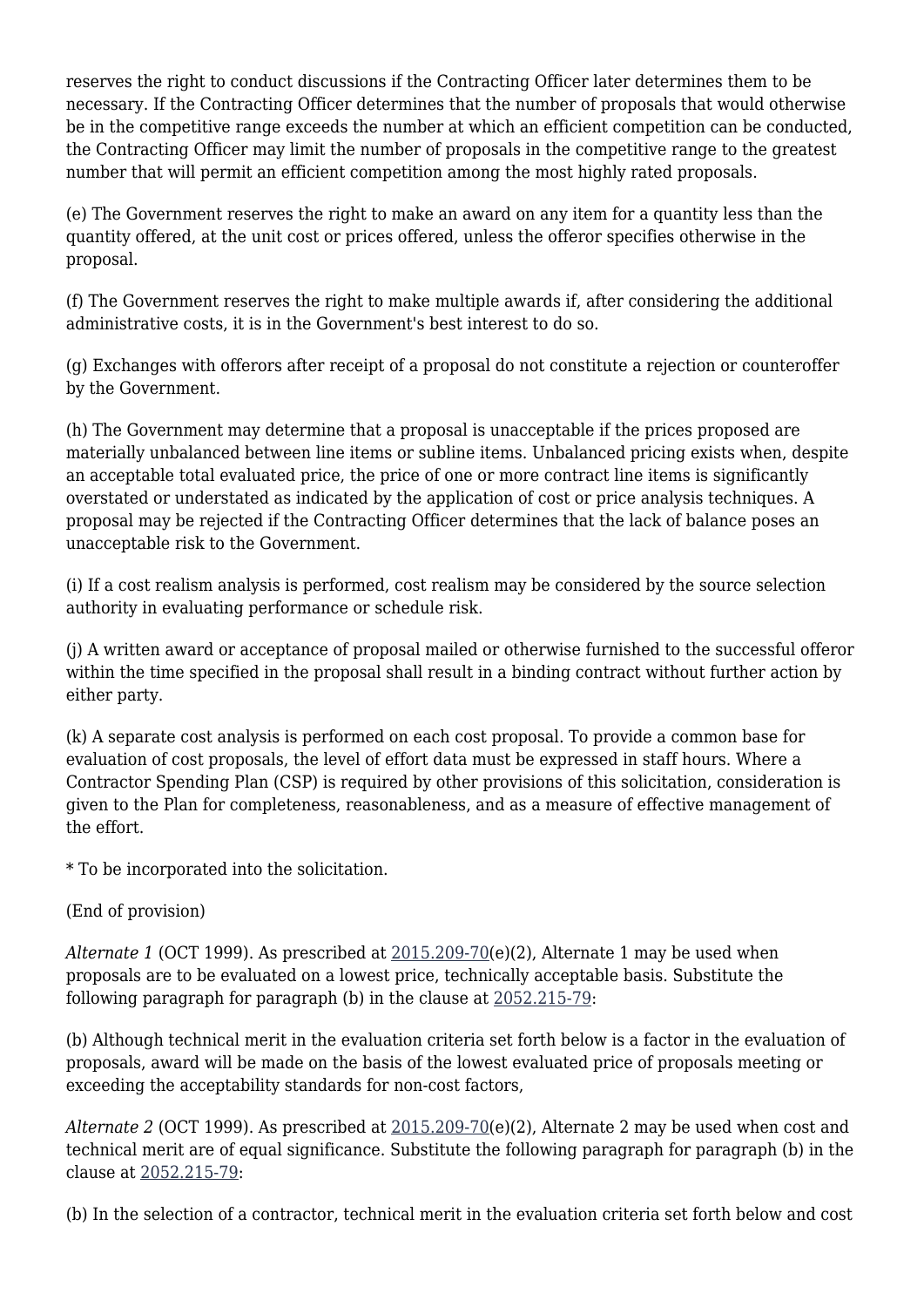bear equal significance. To be selected for an award, the proposed cost must be realistic and reasonable.

#### **2052.216-70 Level of effort.**

As prescribed at  $2016.307-70$ (a) the contracting officer shall insert the following provision in solicitations for negotiated procurements containing labor costs other than maintenance services, to be awarded on a cost reimbursement, cost sharing, cost-plus-award-fee, cost-plus-fixed-fee, time and materials, or labor hours basis.

Level of Effort (JAN 1993)

The NRC's estimate of the total effort for this project is approximately \* professional and \* clerical staff-years for the duration of this contract. This information is advisory and is not to be considered as the sole basis for the development of the staffing plan. For the purposes of the Government estimate, 2000 hours constitute a staff year.

\*To be incorporated into any resultant contract.

(End of provision)

#### **2052.216-71 Indirect cost rates.**

As prescribed at [2016.307-70](https://origin-www.acquisition.gov/%5Brp:link:nrcar-part-2016%5D#Section_2016_307_70_T48_6063312111)(b), the contracting officer may insert the following clause in solicitations and contracts where provisional rates without ceiling apply.

Indirect Cost Rates (JAN 1993)

(a) Pending the establishment of final indirect rates which must be negotiated based on audit of actual costs, the contractor shall be reimbursed for allowable indirect costs as follows:

\*

(b) The contracting officer may adjust these rates as appropriate during the term of the contract upon acceptance of any revisions proposed by the contractor. It is the contractor's responsibility to notify the contracting officer in accordance with FAR 52.232-20, Limitation of Cost, or FAR 52.232-22, Limitation of Funds, as applicable, if these changes affect performance of work within the established cost or funding limitations.

\*To be incorporated into any resultant contract.

(End of clause)

*Alternate 1.* As prescribed at [2016.307-70\(](https://origin-www.acquisition.gov/%5Brp:link:nrcar-part-2016%5D#Section_2016_307_70_T48_6063312111)b)(2), the contracting officer may insert the following clause in applicable solicitations and contracts where predetermined rates apply:

Indirect Cost Rates - Alternate 1 (JAN 1993)

The contractor is reimbursed for allowable indirect costs in accordance with the following predetermined rates: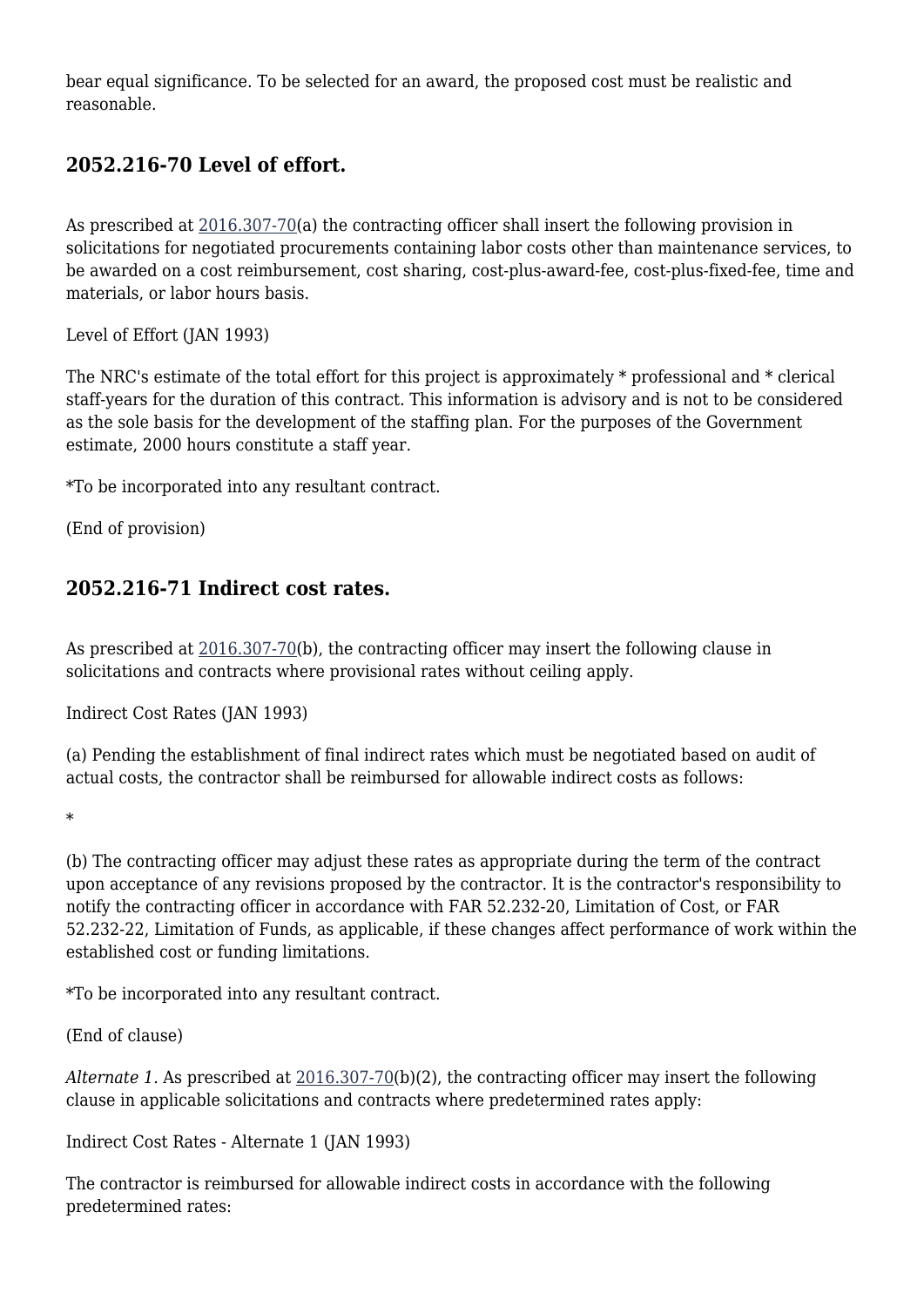\*

\*To be incorporated into any resultant contract.

(End of clause)

*Alternate 2* (OCT 1999). As prescribed at [2016.307-70](https://origin-www.acquisition.gov/%5Brp:link:nrcar-part-2016%5D#Section_2016_307_70_T48_6063312111)(b), the contracting officer may insert the following clause in applicable solicitations and contracts where provisional rates with ceilings apply:

Indirect Costs (Ceiling) - Alternate 2 (OCT 1999)

(a) For this contract, the ceiling amount reimbursable for indirect costs is as follows:

\*

(b) In the event that indirect rates developed by the cognizant audit activity on the basis of actual allowable costs result in a lower amount for indirect costs, the lower amount will be paid. The Government may not be obligated to pay any additional amounts for indirect costs above the ceiling rates set forth above for the applicable period.

\*To be incorporated into any resultant contract.

(End of clause)

#### **2052.216-72 Task order procedures.**

As prescribed at  $2016.506-70(a)$ , the contracting officer may insert the following clause in applicable solicitations and contracts that contain task order procedures. This clause may be altered to fit the circumstances of the requirement.

Task Order Procedures (OCT 1999)

(a) Task order request for proposal. When a requirement within the scope of work for this contract is identified, the contracting officer shall transmit to the contractor a Task Order Request for Proposal (TORFP) which may include the following, as appropriate:

(1) Scope of work/meetings/travel and deliverables;

- (2) Reporting requirements;
- (3) Period of performance place of performance;
- (4) Applicable special provisions;
- (5) Technical skills required; and
- (6) Estimated level of effort.

(b) Task order technical proposal. By the date specified in the TORFP, the contractor shall deliver to the contracting officer a written or verbal (as specified in the TORFP technical proposal submittal instructions) technical proposal that provides the technical information required by the TORFP.

(c) Cost proposal. The contractor's cost proposal for each task order must be fully supported by cost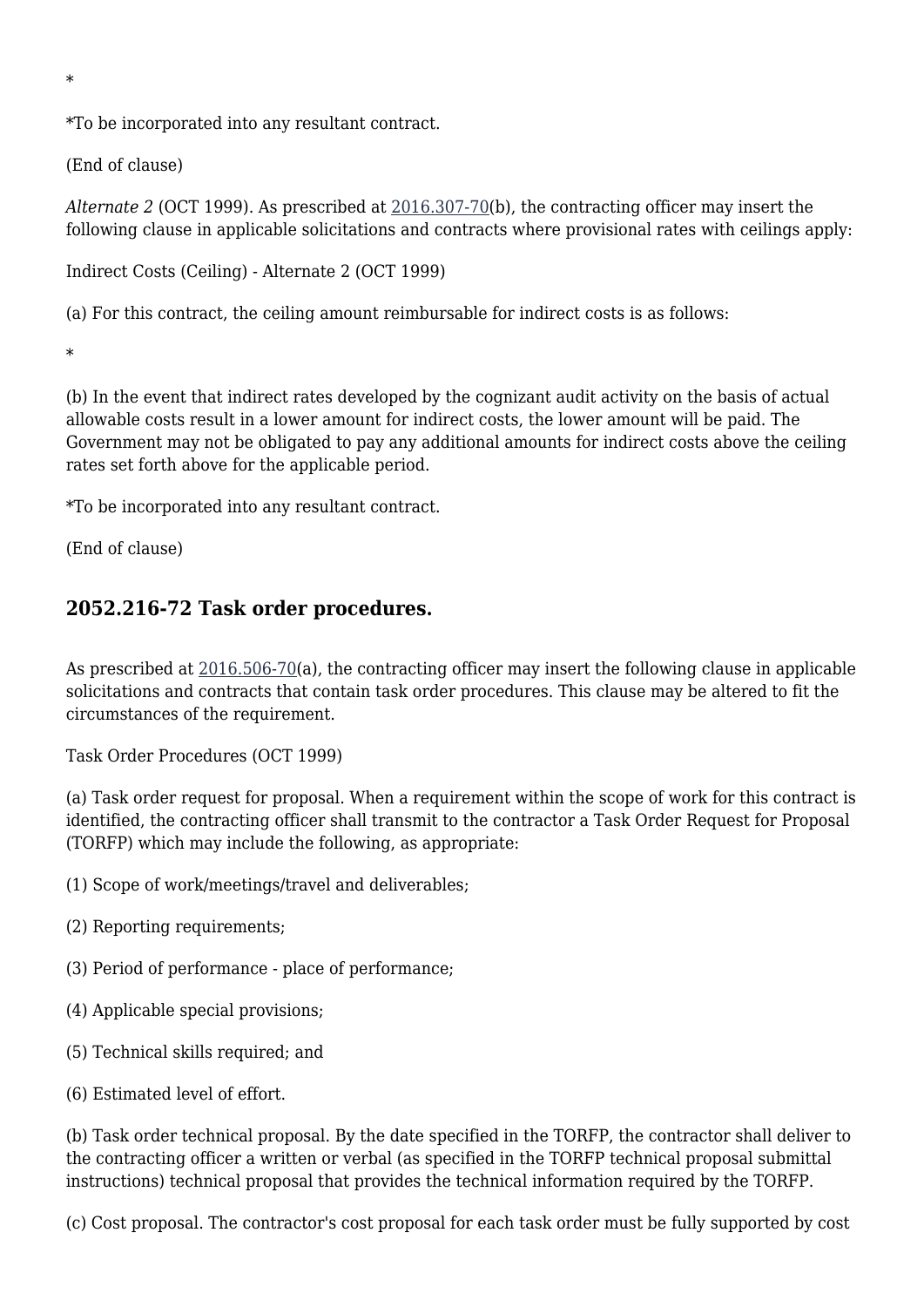and pricing data adequate to establish the reasonableness of the proposed amounts. When the contractor's estimated cost for the proposed task order exceeds \$100,000 and the period of performance exceeds six months, the contractor may be required to submit a Contractor Spending Plan (CSP) as part of its cost proposal. The TORP indicates if a CSP is required.

(d) Task order award. The contractor shall perform all work described in definitized task orders issued by the contracting officer. Definitized task orders include the following:

(1) Statement of work/meetings/travel and deliverables;

(2) Reporting requirements;

(3) Period of performance;

(4) Key personnel;

- (5) Applicable special provisions; and
- (6) Total task order amount including any fixed fee.

(End of clause)

### **2052.216-73 Accelerated task order procedures.**

As prescribed at [2016.506-70](https://origin-www.acquisition.gov/%5Brp:link:nrcar-part-2016%5D#Section_2016_506_70_T48_6063312211)(b), the contracting officer may insert the following clause in applicable solicitations and contracts that contain task order procedures. This clause may be altered to fit the circumstances of the requirement.

Accelerated Task Order Procedures (JAN 1993)

(a) The NRC may require the contractor to begin work before receiving a definitized task order from the contracting officer. Accordingly, when the contracting officer verbally authorizes the work, the contractor shall proceed with performance of the task order subject to the monetary limitation established for the task order by the contracting officer.

(b) When this accelerated procedure is employed by the NRC, the contractor agrees to begin promptly negotiating with the contracting officer the terms of the definitive task order and agrees to submit a cost proposal with supporting cost or pricing data. If agreement on a definitized task order is not reached by the target date mutually agreed upon by the contractor and contracting officer, the contracting officer may determine a reasonable price and/or fee in accordance with subpart 15.8 and part 31 of the FAR, subject to contractor appeal as provided in 52.233-1, Disputes. In any event, the contractor shall proceed with completion of the task order subject only to the monetary limitation established by the contracting officer and the terms and conditions of the basic contract.

(End of clause)

## **2052.222-70 Nondiscrimination because of age.**

As prescribed at [2022.901-70](https://origin-www.acquisition.gov/%5Brp:link:nrcar-part-2022%5D#Section_2022_901_70_T48_6063415211), the contracting officer shall insert the following clause in all solicitations: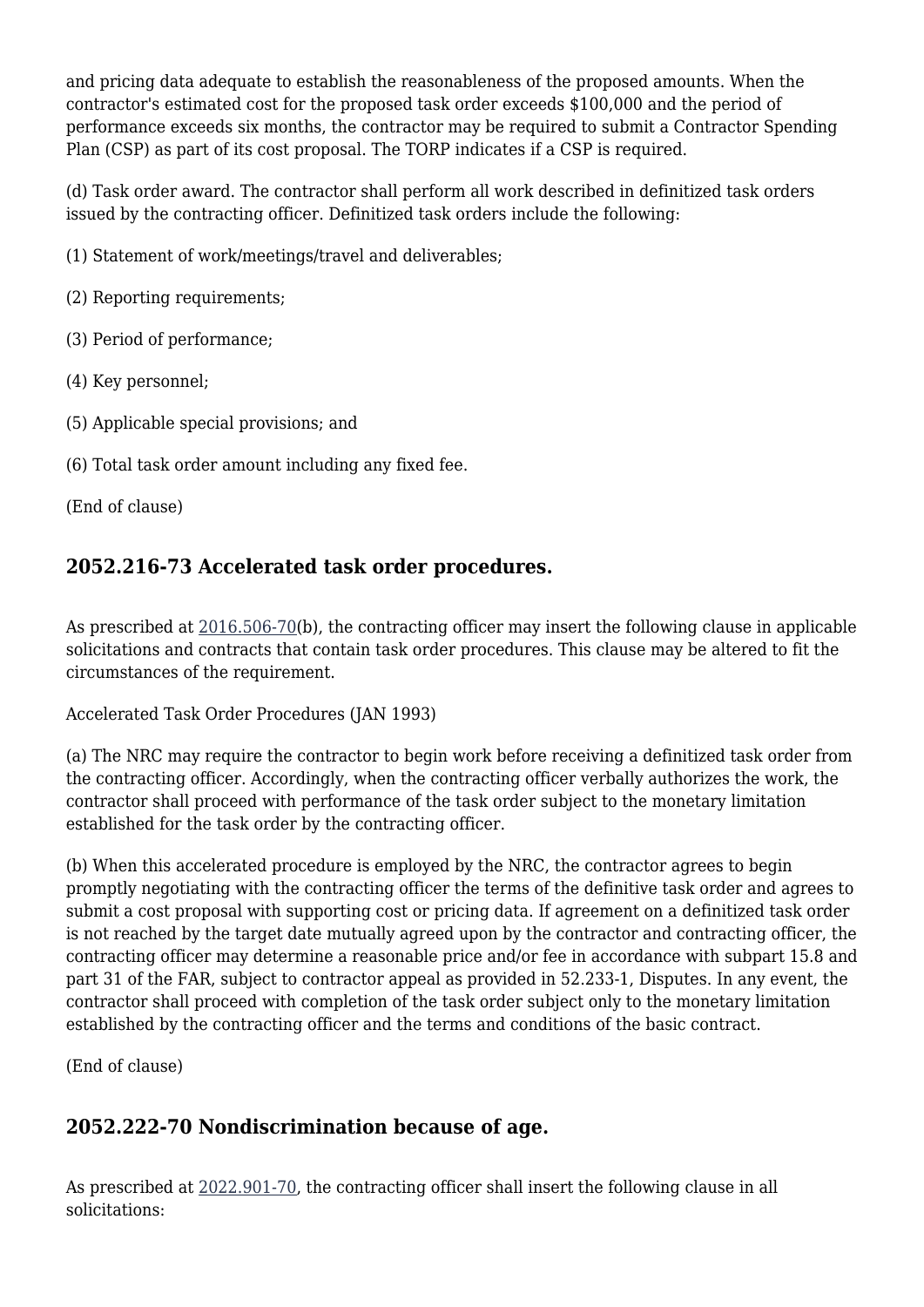Nondiscrimination Because of Age (JAN 1993)

It is the policy of the Executive Branch of the Government that:

(a) Contractors and subcontractors engaged in the performance of Federal contracts may not, in connection with the employment, advancement, or discharge of employees or in connection with the terms, conditions, or privileges of their employment, discriminate against persons because of their age except upon the basis of a bona fide occupational qualification, retirement plan, or statutory requirement; and

(b) That contractors and subcontractors, or persons acting on their behalf, may not specify, in solicitations or advertisements for employees to work on Government contracts, a maximum age limit for employment unless the specified maximum age limit is based upon a bona fide occupational qualification, retirement plan, or statutory requirement.

(End of provision)

#### **2052.227-70 Drawings, designs, specifications, and other data.**

As prescribed at [2027.305-70](https://origin-www.acquisition.gov/%5Brp:link:nrcar-part-2027%5D#Section_2027_305_70_T48_6063517112), the contracting officer shall insert the following clause in all solicitations and contracts in which drawings, designs, specifications, and other data will be developed and the NRC must retain full rights to them (except for the contractor's right to retain a copy for its own use). When any of the clauses prescribed at FAR 27.409 are included in the solicitation and contract, this clause will not be used.

Drawings, Designs, Specifications, and Other Data (JAN 1993)

All drawings, sketches, designs, design data, specifications, notebooks, technical and scientific data, and all photographs, negatives, reports, findings, recommendations, other data and memoranda of every description relating thereto, as well as all copies of the foregoing relating to the work or any part thereto, are subject to inspection by the Commission at all reasonable times. Inspection of the proper facilities must be afforded the Commission by the contractor and its subcontractors. These data are the property of the Government and may be used by the Government for any purpose whatsoever without any claim on the part of the contractor and its subcontractors and vendors for additional compensation and must, subject to the right of the contractor to retain a copy of the material for its own use, be delivered to the Government, or otherwise disposed of by the contractor as the contracting officer may direct during the progress of the work or upon completion or termination of this contract. The contractor's right of retention and use is subject to the security, patent, and use of information provisions, if any, of this contract.

(End of clause)

#### **2052.231-70 Precontract costs.**

As prescribed in [2031.109-70,](https://origin-www.acquisition.gov/%5Brp:link:nrcar-part-2031%5D#Section_2031_109_70_T48_6063519111) following clause may be used in all cost type contracts when costs in connection with work under the contract will be incurred by the contractor before the effective date of the contract. Approval for use of this clause must be obtained at one level above the contracting officer.

Precontract Costs (JAN 1993)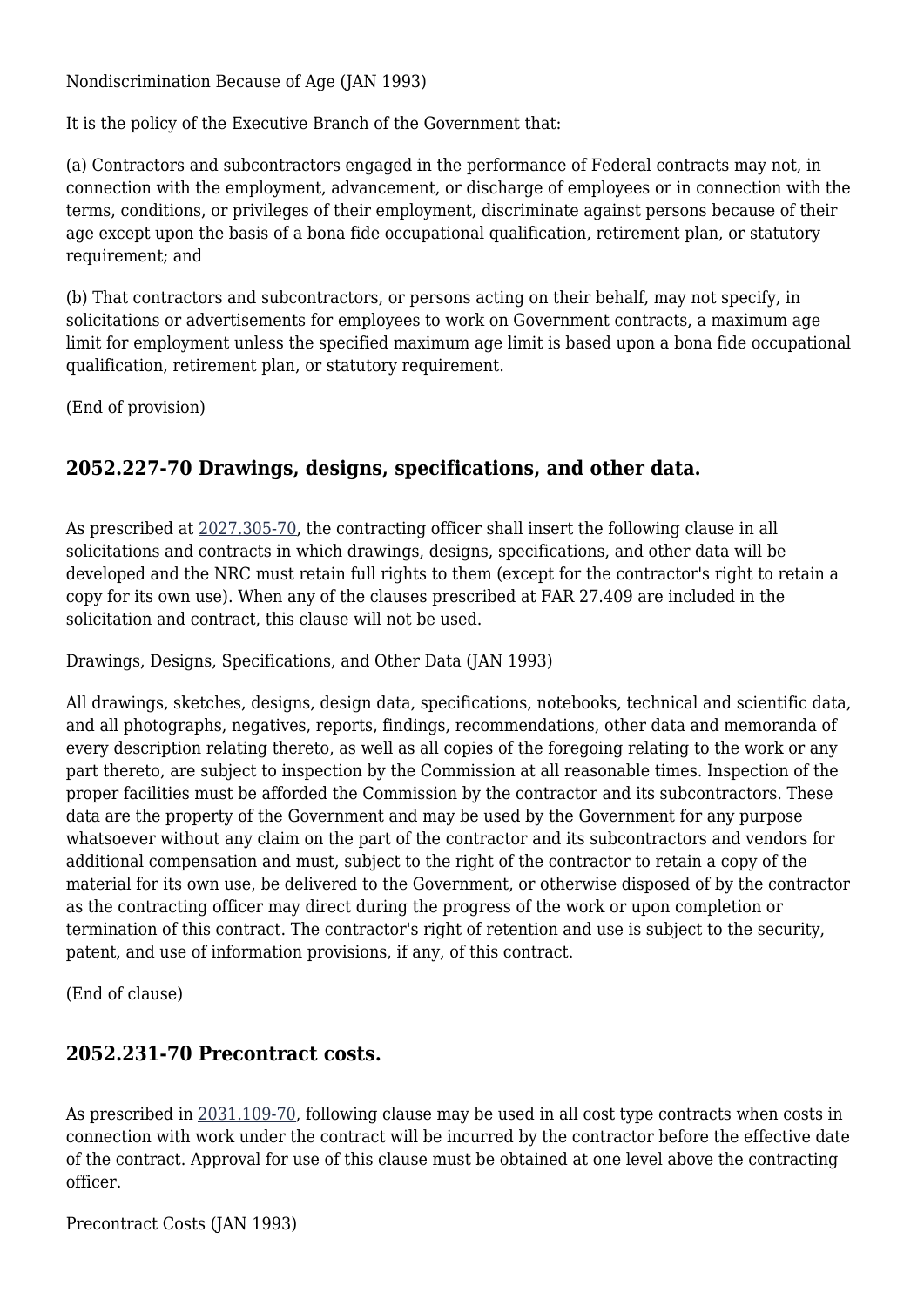Allowable costs under this contract include costs incurred by the contractor in connection with the work covered by this contract during the period from \* and including \* to the effective date of this contract that would have been allowable under the terms of this contract if this contract had been in effect during that period. However, the costs may not in aggregate exceed \* which is included in the estimated cost of this contract.

\*To be incorporated into any resultant contract.

(End of clause)

## **2052.235-70 Publication of research results.**

As prescribed in [2035.70\(](https://origin-www.acquisition.gov/%5Brp:link:nrcar-part-2035%5D#Section_2035_70_T48_6063622011)a)(1), the contracting officer shall insert the following clause in applicable solicitations and contracts for research and development by private contractors and universities and for other technical services as appropriate.

Publication of Research Results (OCT 1999)

(a) The principal investigator(s)/contractor shall comply with the provisions of NRC Management Directive 3.8 (Vol. 3, Part 1) and NRC Handbook 3.8 (Parts I-IV) regarding publication in refereed scientific and engineering journals or dissemination to the public of any information, oral or written, concerning the work performed under this contract. Failure to comply with this clause shall be grounds for termination of this contract.

(b) The principal investigator(s)/contractor may publish the results of this work in refereed scientific and engineering journals or in open literature and present papers at public or association meetings at interim stages of work, in addition to submitting to NRC the final reports and other deliverables required under this contract. However, such publication and papers shall focus on advances in science and technology and minimize conclusions and/or recommendations which may have regulatory implications.

(c) The principal investigator(s) shall coordinate all such publications with, and transmit a copy of the proposed article or paper to, the NRC Contracting Officer or Project Officer, prior to publication. The NRC agrees to review and provide comments within thirty (30) days after receipt of a proposed publication. However, in those cases where the information to be published is

(1) subject to Commission approval, (2) has not been ruled upon, or (3) disapproved by the Commission, the NRC reserves the right to disapprove or delay the publication. Further, if the NRC disagrees with the proposed publication for any reason, it reserves the right to require that any publication not identify the NRC's sponsorship of the work and that any associated publication costs shall be borne by the contractor.

(End of clause)

#### **2052.235-71 Safety, health, and fire protection.**

As prescribed in [2035.70\(](https://origin-www.acquisition.gov/%5Brp:link:nrcar-part-2035%5D#Section_2035_70_T48_6063622011)a)(2), the contracting officer shall insert the following clause in applicable solicitations and contracts for research and development by private contractors and universities and for other technical services as appropriate: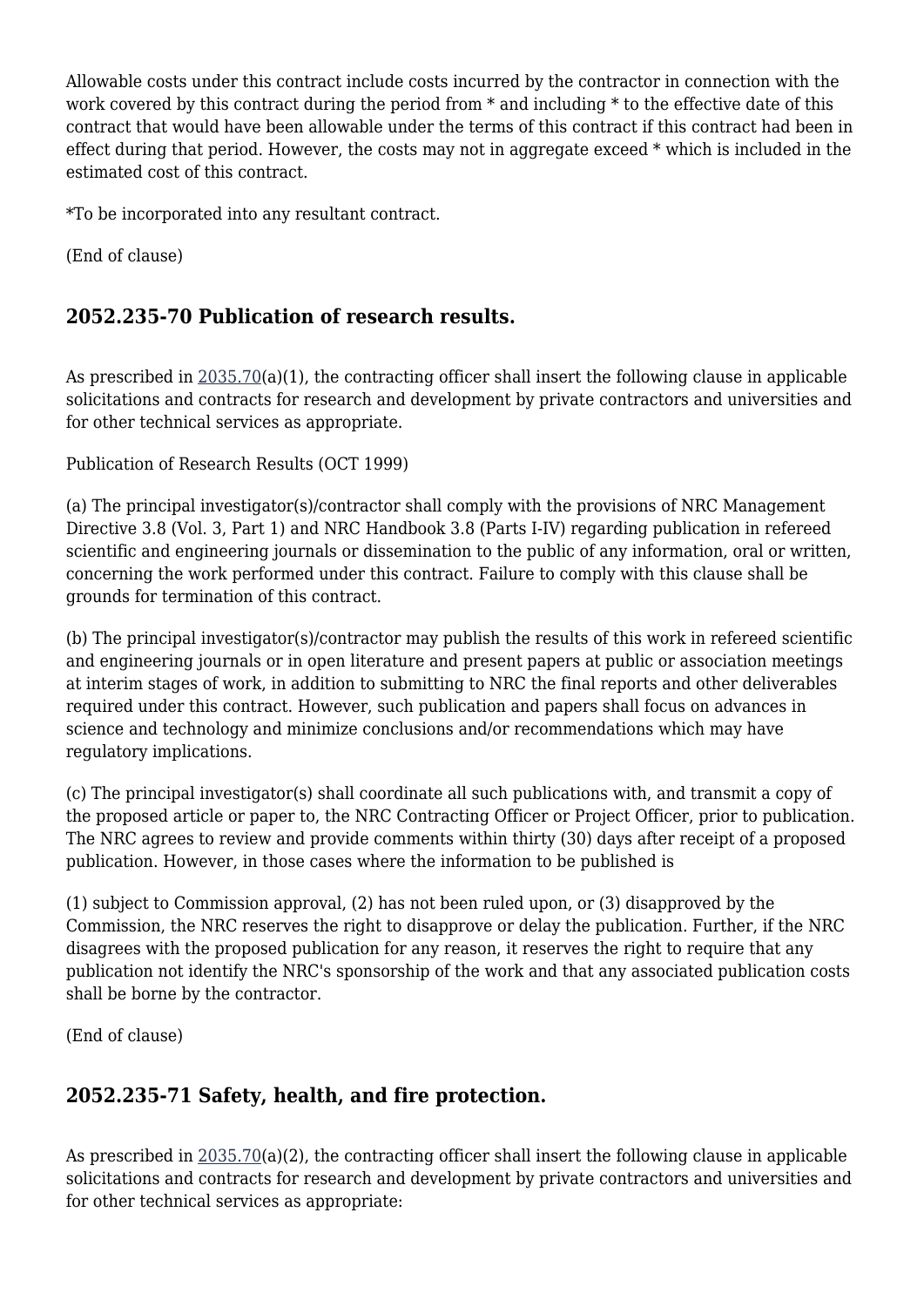Safety, Health, and Fire Protection (JAN 1993)

The contractor shall take all reasonable precautions in the performance of the work under this contract to protect the health and safety of its employees and of members of the public, including NRC employees and contractor personnel, and to minimize danger from all hazards to life and property. The contractor shall comply with all applicable health, safety, and fire protection regulations and requirements (including reporting requirements) of the Commission and the Department of Labor. If the contractor fails to comply with these regulations or requirements, the contracting officer may, without prejudice to any other legal or contractual rights of the Commission, issue an order stopping all or any part of the work. Thereafter, a start work order for resumption of work may be issued at the discretion of the contracting officer. The contractor may not make a claim for an extension of time or for compensation or damages by reason of, or in connection with, this type of work stoppage.

(End of clause)

#### **2052.242-70 Resolving differing professional views.**

As prescribed in [2042.570-1,](https://origin-www.acquisition.gov/%5Brp:link:nrcar-part-2042%5D#Section_2042_570_1_T48_6063723111) the contracting officer shall insert the following clause in the body of cost reimbursement solicitations and contracts for professional services, as appropriate. This clause may not be altered by the contracting officer.

Resolving NRC Contractor Differing Professional Views (DPVs) (Date)

(a) The Nuclear Regulatory Commission's (NRC) policy is to support the contractor's expression of professional health and safety related concerns associated with the contractor's work for NRC that may differ from a prevailing NRC staff view, disagree with an NRC decision or policy position, or take issue with proposed or established agency practices. An occasion may arise when an NRC contractor, contractor's personnel, or subcontractor personnel believes that a conscientious expression of a competent judgement is required to document such concerns on matters directly associated with its performance of the contract. The NRC's policy is to support these instances as Differing Professional Views (DPVs).

(b) The procedure that will be used provides for the expression and resolution of differing professional views (DPVs) of health and safety related concerns associated with the mission of the agency by NRC contractors, contractor personnel or subcontractor personnel on matters directly associated with its performance of the contract. This procedure may be found in Attachments to this document. The contractor shall provide a copy of the NRC DPV procedure to all of its employees performing under this contract and to all subcontractors who shall, in turn, provide a copy of the procedure to its employees. The prime contractor or subcontractor shall submit all DPV's received but need not endorse them.

(End of clause)

#### **2052.242-71 Procedures for Resolving Differing Professional Views.**

As prescribed in [2042.570-2\(](https://origin-www.acquisition.gov/%5Brp:link:nrcar-part-2042%5D#Section_2042_570_2_T48_6063723112)b), the contracting officer shall include the following clause as an attachment to cost reimbursement solicitations and contracts for professional services, as appropriate. This clause may not be altered by the contracting officer.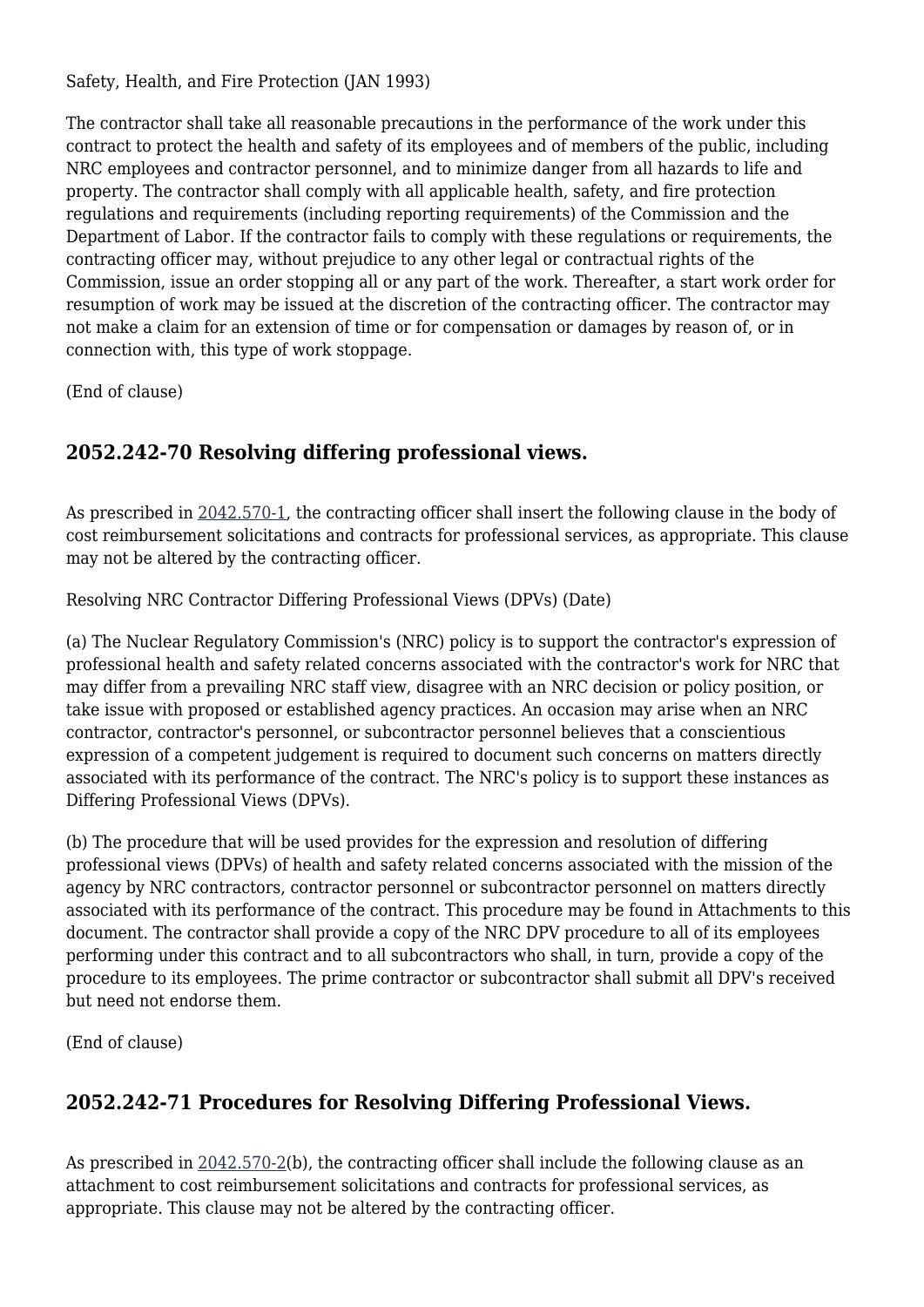Procedures for Resolving NRC Contractor Differing Professional Views (DPVs) (OCT 1999)

(a) The following procedure provides for the expression and resolution of differing professional views (DPVs) of health and safety related concerns of NRC contractors and contractor personnel on matters connected to the subject of the contract. Subcontractor DPVs must be submitted through the prime contractor. The prime contractor or subcontractor shall submit all DPV's received but need not endorse them.

(b) The NRC may authorize up to eight reimbursable hours for the contractor to document, in writing, a DPV by the contractor, the contractor's personnel, or subcontractor personnel. The contractor shall not be entitled to any compensation for effort on a DPV which exceeds the specified eight hour limit.

(c) Before incurring costs to document a DPV, the contractor shall first determine whether there are sufficient funds obligated under the contract which are available to cover the costs of writing a DPV. If there are insufficient obligated funds under the contract, the contractor shall first request the NRC contracting officer for additional funding to cover the costs of preparing the DPV and authorization to proceed.

(d) Contract funds shall not be authorized to document an allegation where the use of this NRC contractor DPV process is inappropriate. Examples of such instances are: allegations of wrongdoing which should be addressed directly to the NRC Office of the Inspector General (OIG), issues submitted anonymously, or issues raised which have already been considered, addressed, or rejected, absent significant new information. This procedure does not provide anonymity. Individuals desiring anonymity should contact the NRC OIG or submit the information under NRC's Allegation Program, as appropriate.

(e) When required, the contractor shall initiate the DPV process by submitting a written statement directly to the NRC Office Director or Regional Administrator responsible for the contract, with a copy to the Contracting Officer, Division of Contracts and Property Management, Office of Administration. Each DPV submitted will be evaluated on its own merits.

(f) The DPV, while being brief, must contain the following as it relates to the subject matter of the contract:

(1) A summary of the prevailing NRC view, existing NRC decision or stated position, or the proposed or established NRC practice.

(2) A description of the submitter's views and how they differ from any of the above items.

(3) The rationale for the submitter's views, including an assessment based on risk, safety and cost benefit considerations of the consequences should the submitter's position not be adopted by NRC.

(g) The Office Director or Regional Administrator will immediately forward the submittal to the NRC DPV Review Panel and acknowledge receipt of the DPV, ordinarily within five (5) calendar days of receipt.

(h) The panel will normally review the DPV within seven calendar days of receipt to determine whether enough information has been supplied to undertake a detailed review of the issue. Typically, within 30 calendar days of receipt of the necessary information to begin a review, the panel will provide a written report of its findings to the Office Director or Regional Administrator and to the Contracting Officer, which includes a recommended course of action.